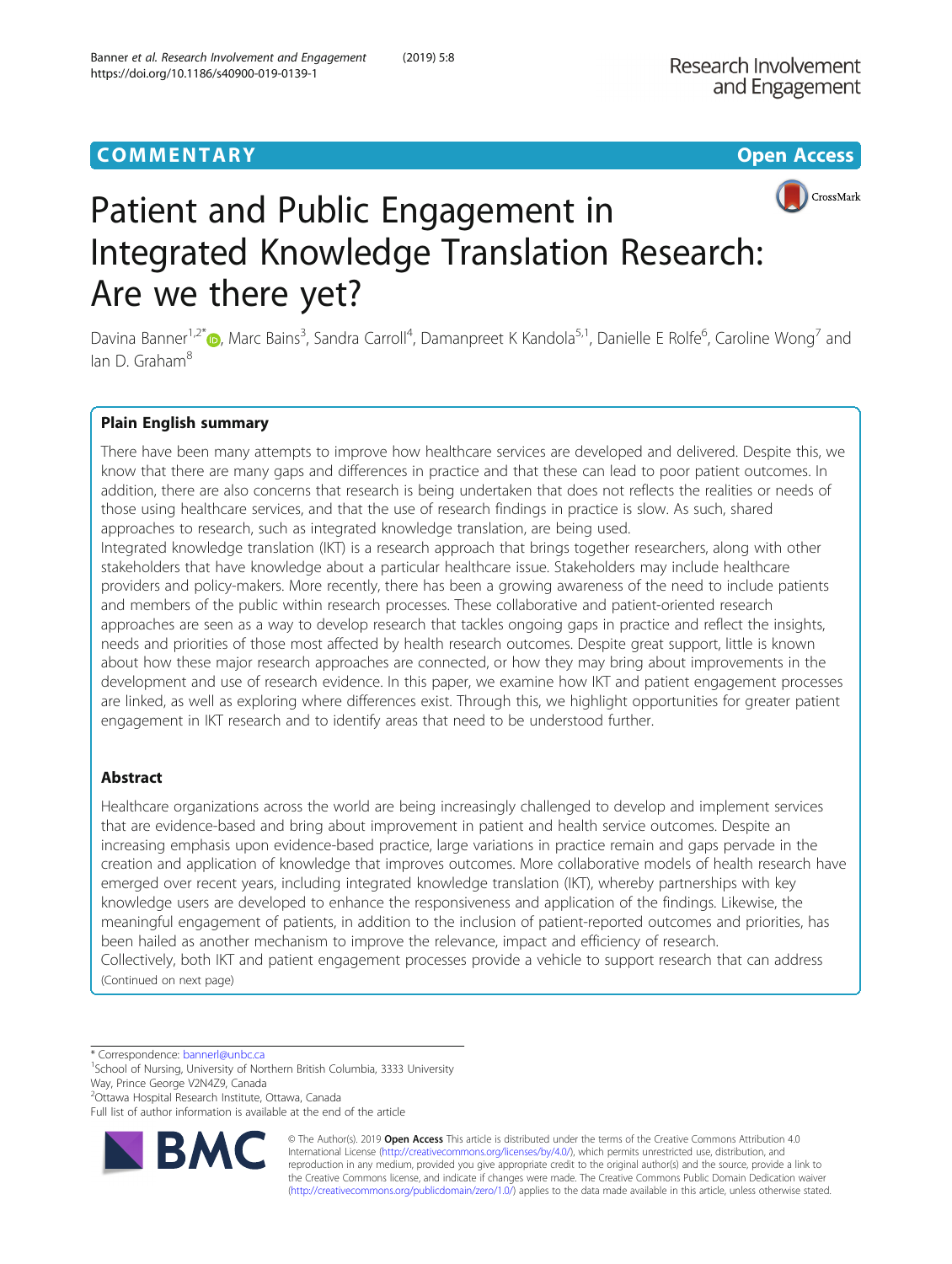# (Continued from previous page)

health disparities and improve the delivery of effective and responsive healthcare services. However, the evidence to support their impact is limited and while these approaches are inextricably connected through their engagement focus, it is unclear how IKT and patient engagement processes are linked conceptually, theoretically, and practically. In this paper, we will begin to critically examine some of the linkages and tensions that exist between IKT and patient-engagement for research and will examine potential opportunities for IKT researchers as they navigate and enact meaningful partnerships with patients and the public.

Keywords: Integrated knowledge translation, Knowledge translation, Patient and public engagement, Patientoriented research, Partnerships

Rapid population ageing, burgeoning rates of chronic disease, and worsening health outcomes are changing the global healthcare landscape [[1](#page-10-0)–[3\]](#page-10-0). These key problematic health issues, in concert with escalating healthcare costs and widening health disparities, are driving a renewed focus on the need for evidence-based healthcare services that bring about improvements in health system and patient outcomes [[4,](#page-10-0) [5\]](#page-10-0). Despite this increasing emphasis, gaps in the creation and timely utilization of evidence in healthcare pervade and large variations in practice remain  $[6–10]$  $[6–10]$  $[6–10]$  $[6–10]$  $[6–10]$ . Over recent decades there has been an increasing recognition of the need for more engaged approaches to health research. The traditional passive models of knowledge creation and transfer are becoming replaced with greater transdisciplinary and inclusive research approaches that have evolved to reflect the complexities of healthcare environments, as well as the needs and preferences of patients and other knowledge users [\[11](#page-11-0)–[14](#page-11-0)]. In Canada, this collaborative approach to research is commonly called Integrated knowledge translation (IKT).

IKT is a collaborative model of research that engages knowledge users, including decision-makers, healthcare providers, policy makers, patients, caregivers and members of the public, as partners for research [[15](#page-11-0)]. Separate from end-of-grant knowledge translation (KT), IKT requires that knowledge users and researchers work collectively across the research process to identify key priorities, develop responsive research questions, interpret findings, and advance the application of research outcomes into practice [\[16](#page-11-0)]. While IKT is underpinned by distinct vocabulary, the underpinning principles are common to many other collaborative research approaches, such as engaged scholarship [\[17](#page-11-0)–[19\]](#page-11-0), community-based participatory research [\[20\]](#page-11-0), and mode 2 research [\[21\]](#page-11-0), each reflecting a commitment to co-production, mutual decision-making and knowledge exchange [[22](#page-11-0), [23](#page-11-0)]. Despite these disciplinary variations, IKT has garnered an increasing international presence over recent decades [[21](#page-11-0)–[25](#page-11-0)].

In concert with a growing emphasis on such integrated approaches, the meaningful engagement of patients and

the public has been hailed as a key mechanism to improve the relevance, impact and efficiency of research [[26](#page-11-0)–[32](#page-11-0)]. This engagement, sometimes referred to as patient and public involvement, service user involvement, or citizen engagement, represents an important cultural shift as evidenced by the integration of major national research frameworks and strategies, including the Canadian Institutes of Health Research (CIHR) Strategy for Patient-Oriented Research (SPOR) [[33,](#page-11-0) [34](#page-11-0)], National Institute for Health Research (NIHR) INVOLVE in the United Kingdom (UK) [[35\]](#page-11-0), and Patient-Centred Outcomes Research Institute (PCORI) in the United States of America [\[36\]](#page-11-0). Moreover, the World Health Organization (2006) recognizes the importance of patient and public engagement across all health sectors, including policy and governance [\[26\]](#page-11-0). In essence, these initiatives and strategies are underpinned by a common ethos that research should be "carried out 'with' or 'by' members of the public rather than 'to', 'about' or 'for' *them*" (p.6)  $[37]$  $[37]$  and responds to the movement of 'nothing without us' [\[38](#page-11-0), [39\]](#page-11-0) which calls for full participation in decision-making around healthcare, policy and research. Within these international frameworks are varied taxonomies and language, which can give rise to some confusion. In the Canadian SPOR framework, the terms patient engagement and patient-oriented research (POR) are typically used, with 'patient' being considered an all-encompassing and inclusive term to include those with lived experience of a health concern, as well as caregivers, family members, friends and members of the public [[33](#page-11-0), [34](#page-11-0)]. For clarity, we will use the term patient engagement in this commentary to reflect these varied positions.

Through a rapidly evolving mandate to engage with patients and members of the public in research, there has been a changing discourse around the nature of evidence and a growing desire among patients and the public to contribute to research. This has led to an increased recognition of the need for high quality data that also incorporates the experiential knowledge of those that are impacted by the research [[37,](#page-11-0) [40](#page-11-0)]. As a concept and practice, McKevitt (2013) argues that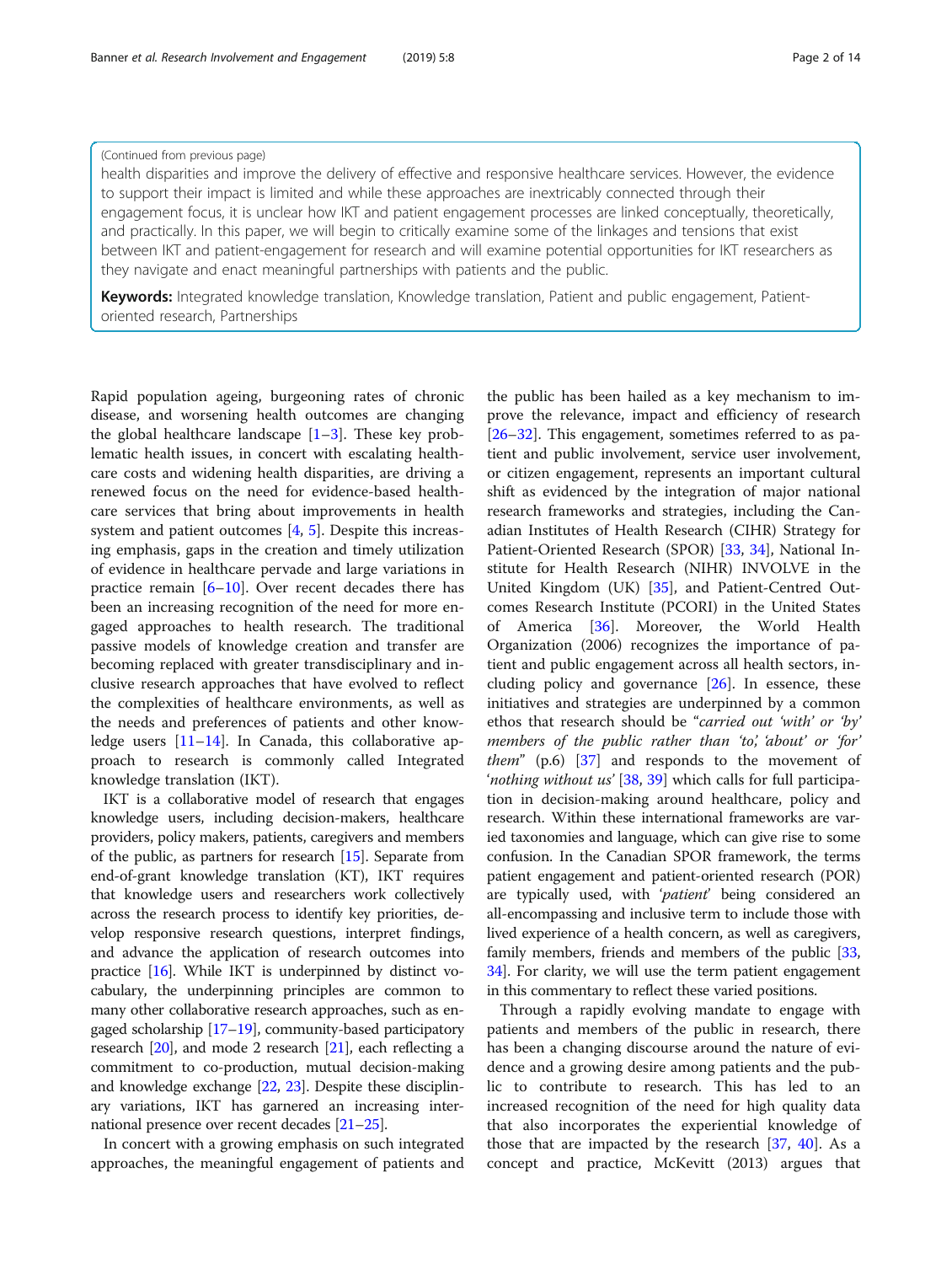patient and public engagement in research has rapidly become "rhetorically and structurally embedded in the field of publicly funded medical research" (p115) [\[37](#page-11-0)]. Further, this engagement imperative is seen as a means of promoting greater accountability, authenticity, transparency, and trust in the scientific endeavour, while fostering more democratic and socially responsible practices that challenge traditional academic elitism and privileged knowledge [\[20,](#page-11-0) [41](#page-11-0)–[44\]](#page-11-0).

There has been a recent surge in activities around patient and public engagement and a rapidly growing body of literature. However, there is great variation in how patients are engaged in research and the evidence-base to support its impact is highly fragmented [[30,](#page-11-0) [31](#page-11-0)]. Furthermore, there is little consensus about how patient engagement is conceptually or theoretically linked to other research approaches and frameworks. The aim of this paper is to begin to explore patient engagement within the context of IKT research. Through this we are able to take a critical look at two dominant approaches in contemporary health research, making explicit how the principles, practices and outcomes of patient engagement and IKT are complementary and where tensions exist. By beginning to understand this further, it is possible that IKT research teams may be better able to develop and undertake research that fosters the meaningful engagement of patients as knowledge users, and further incorporates outcomes of interest to patients and the public. Likewise, delving into these complementary and overlapping processes responds to a current gap in the literature and may fuel the advancement of science for both IKT and patient engagement by identifying areas that require further research.

# IKT research: Engaging knowledge users to drive improvements in patient care

Over recent years, a widespread transition in health research has occurred that has resulted in a move away from more traditional knowledge transfer approaches to the introduction of more complex, contextualized, and engaged modes of creating and implementing evidence [[12\]](#page-11-0). This occurred in part due a failure to address ongoing variations in practice, but also as a means of bridging 'know-do' gaps to develop effective and efficient evidence-based healthcare services [\[45](#page-11-0)–[48\]](#page-11-0). For example, the creation and integration of evidence to improve clinical outcomes is challenging and recent studies highlight that only 60% of clinical decisions are rooted in an appropriate evidence base, with fewer than half of patients receiving the correct level of care and 25% receiving unnecessary or potentially harmful care  $[8-10]$  $[8-10]$  $[8-10]$  $[8-10]$  $[8-10]$ . Also, waste and inefficiencies in health research, along with systems that incentivize quantity and competition as opposed to collaboration and quality, continue to be a

significant and costly issue, accounting for over US\$200 billion in wasted research revenue in 2010 [\[49](#page-11-0), [50](#page-11-0)]. Furthermore, there are ongoing concerns about the failure of researchers to develop studies that reflect the 'real world' nature of clinical practice, further contributing to lengthy delays in its translation and utilization. Coined as the 'death valleys', there is increasing pressure for decision-makers, healthcare providers, patients, and researchers to bridge these 'know-do' gaps and develop effective and efficient evidence-based healthcare services [[5,](#page-10-0) [12,](#page-11-0) [15\]](#page-11-0). Part of this transition has emerged in response to the increasing awareness that evidence in isolation is not adequate to drive health system change, rather, the broader perspectives of knowledge users, including patients and the public, are needed in order to generate and translate research that is actionable and impactful [[22](#page-11-0), [51](#page-11-0)].

In the global context, there are a plethora of concepts, models, theories, and terminology that contribute to this engagement mandate, including engaged scholarship and community-based participatory research [[17,](#page-11-0) [18](#page-11-0), [20](#page-11-0)], each with differing epistemological orientations and disciplinary foundations [[22](#page-11-0), [51](#page-11-0)]. In Canada, this shift to more engaged forms of research is seen through an increasing focus upon IKT within major health research funding programs and the growing expectation that researchers will work collaboratively to accelerate knowledge creation and translation to improve health outcomes [[52](#page-11-0)–[54\]](#page-11-0).

Founded on the principles of knowledge-to-action, IKT fosters meaningful connections and partnerships to optimize the relevance and impact of the research and facilitate its application into practice [[25,](#page-11-0) [45,](#page-11-0) [55](#page-11-0), [56](#page-11-0)]. Through the IKT process, teams of researchers and knowledge users work collaboratively to engage in research that responds to the contextual, cultural, and social realities of the healthcare setting, mitigate key logistical and translational barriers, and develop outcomes of interest to those delivering and experiencing care [\[45,](#page-11-0) [57](#page-11-0)]. As such, IKT processes transcends common disciplinary boundaries, fostering pleuralistic and responsive research practices within cycles of knowledge creation and practice-oriented action [\[58,](#page-11-0) [59](#page-12-0)]. As Kothari and colleagues (2017) highlight, "this new way of working suggests that the synergies derived from the collaboration will result in better science; more relevant and actionable research findings; increased use of the findings in policy or practice; and mutual learning" (p.299) [[25](#page-11-0)].

Over recent years, there has been an explosion in IKT research, as well as commentaries and syntheses that espouse the potential application and value of this collaborative research approach [[25](#page-11-0), [56,](#page-11-0) [59](#page-12-0)–[64\]](#page-12-0). This has included a scoping review examining the use of IKT strategies in healthcare [[65\]](#page-12-0), literature examining the impact of research partnerships [\[14](#page-11-0), [66,](#page-12-0) [67](#page-12-0)], as well as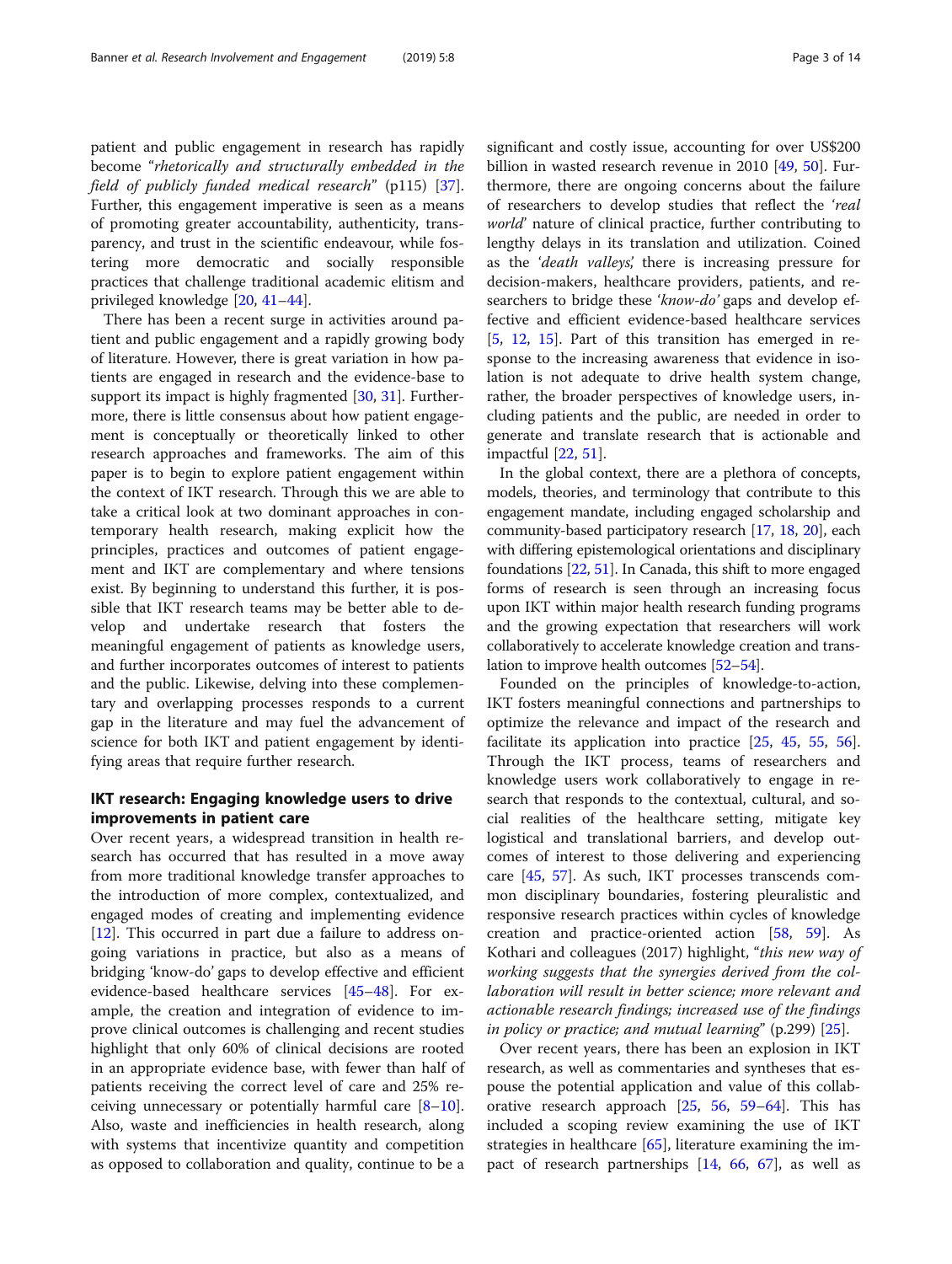programmatic evaluations and practice innovations [[52](#page-11-0), [68\]](#page-12-0). For example, Harrison et al. (2005) undertook a before-after implementation study examining a community approach to leg ulcer management. As part of this, an interdisciplinary team of decision-makers, healthcare providers, and researchers collaborated to evaluate the existing models of care and introduce a nurse-led community leg ulcer service. Following implementation of this new care model, statistically significant increases in the uptake of guideline-based compression therapy were observed, in addition to improved healing rates and reduced healthcare costs [\[69](#page-12-0)]. Overall, teams adopting IKT approaches commonly report that the research resulted in improvements in outcomes and health systems improvement [[52](#page-11-0)].

Despite the growing acceptance of IKT approaches, evidence to support its use is somewhat limited [[63](#page-12-0)]. To date, many of the published studies fail to adequately report on the nature and scope of knowledge user engagement or evaluate its impacts more broadly [[64\]](#page-12-0). Thus, a lack of consistent and distinguishable evaluation processes can make it challenging to assess the magnitude of its impact upon the research process or long-term outcomes. Further, other studies have highlighted that resource and time constraints, along with a lack of attention to power and politics, can be major barriers to undertaking IKT, contributing to a lack of uptake on occasions [\[24](#page-11-0), [70\]](#page-12-0). Even in the face of these challenges, there is growing investment and support for IKT and engaged forms of research. This is based on the promise of more relevant health research and the ability to bridge different disciplinary and experiential knowledge to improve outcomes  $[11-14, 71, 72]$  $[11-14, 71, 72]$  $[11-14, 71, 72]$  $[11-14, 71, 72]$  $[11-14, 71, 72]$  $[11-14, 71, 72]$  $[11-14, 71, 72]$  $[11-14, 71, 72]$ . However, while patients, families and members of the public are considered valid knowledge users within the IKT paradigm, these stakeholders are not systematically engaged. Since patient engagement strategies represent a dominant discourse in contemporary health research, there is an opportunity to take a renewed focus on IKT by exploring how and where patients are engaged in IKT and to examine its impact.

# Patient engagement in Health Research: A new frontier

Patient engagement activities are centred around the need to meaningfully engage individuals and communities in initiatives to advance healthcare  $[31]$  $[31]$ . While the practice of involving patients and members of the public in research is well established across many disciplines [\[4](#page-10-0), [5,](#page-10-0) [58\]](#page-11-0), the strategic and widespread engagement of patients to guide research, including its focus and outcomes, represents a new frontier in contemporary health research [\[6](#page-10-0), [7\]](#page-10-0). This is particularly true in Canada, whereby the patient-oriented research initiative is still a relatively recent addition to the health research landscape [\[33,](#page-11-0) [34\]](#page-11-0). Researchers are increasingly expected to systematically engage patients in research, with the purpose of driving the development of studies that reflect the needs and priorities of patients, and to optimize the uptake of the evidence into practice  $[33]$  $[33]$ . In response to this, a plethora of strategies and frameworks have emerged as a means of fostering the authentic engagement of patients in research, alongside larger scale initiatives and structures that have influenced the prioritization and funding of research more broadly [[34](#page-11-0), [36\]](#page-11-0). In Canada, the CIHR SPOR initiative highlights that researchers must create a *'strong foundation'* for meaningful patient engagement and facilitate this engagement across the continuum of research, in order to "build a sustainable, accessible and equitable health care system and bring positive changes in the health of people living in Canada" [\[33](#page-11-0)] pg. 4).

Early examples of successful engagement can be found within the Human Immunodeficiency Virus (HIV) and arthritis literature [[73](#page-12-0)–[78](#page-12-0)], whereby patient activism and agency generated critical influence upon the operationalization of healthcare services and the focus and uptake of research. For example, in the case of rheumatoid and psoriatic arthritis, patient activism has led to a 'reimagining' of the healthcare journey among health researchers. Through this, patients have contributed pivotal insights on the wider impacts of their disease, as well participating within broader health services and research priority setting and evaluation [[79](#page-12-0), [80\]](#page-12-0). More recently, there has been an expansion in the literature identifying the benefits of patient and public engagement in research, including improvements in the recruitment of participants and the uptake of research findings [\[81,](#page-12-0) [82](#page-12-0)]. For example, Ennis and Wykes (2013) undertook an analysis of 374 studies undertaken as part of the Mental Health Research Network in the UK. In their analysis, levels of involvement, study complexity and recruitment practices were examined across groups of studies. The authors identified that while engagement was varied, teams with higher levels of patient engagement were more likely to have achieved their recruitment targets [\[81](#page-12-0)]. Overall, the benefits of combining the experiential insights of patients, along with the empirical and theoretical knowledge of researchers and other knowledge users, has been seen as providing the optimal strategy for improvements in healthcare and research [[58,](#page-11-0) [83](#page-12-0)–[85](#page-12-0)].

# The nature and scope of engagement

Numerous models and frameworks exist that seek to conceptualize the patient engagement process [[86](#page-12-0)–[88](#page-12-0)]. Within these, there are common principles that speak to the nature of engagement, these include the need for: 1) authentic and sustained engagement across the research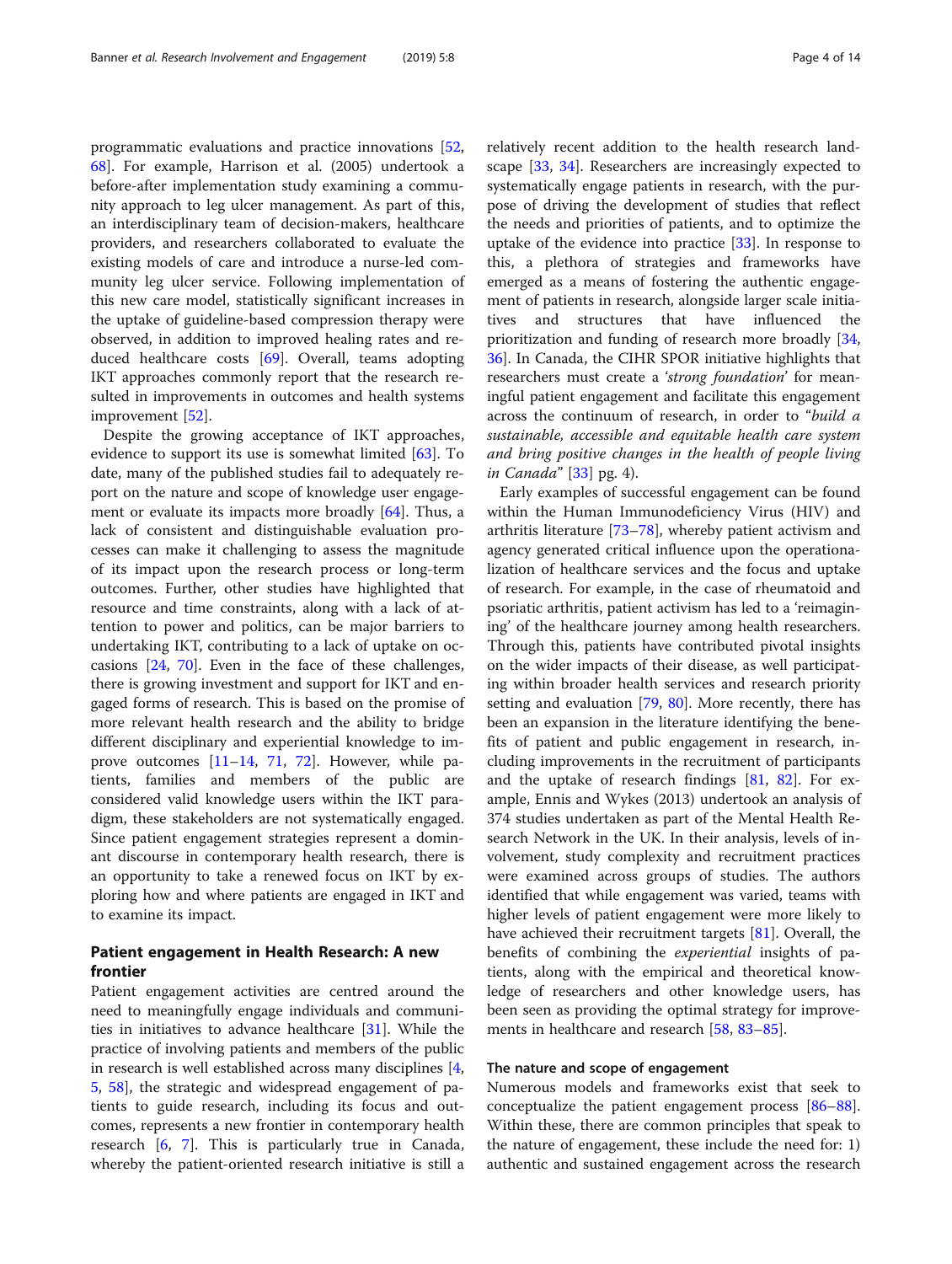continuum and beyond, 2) clarity in the roles and expectations of all parties engaged in the research, 3) mutual trust and respect, 4) commitment to co-learning and co-production, and 5) access to the appropriate resources, supports and training. Likewise, there are a growing number of typologies that seek to delineate the scope of engagement [\[89](#page-12-0)–[93\]](#page-12-0). For example, the International Association for Public Participation (IAP2) Patient Participation Spectrum presents a tangible and practical scale through which to conceptualize and evaluate patient engagement in health research [\[92](#page-12-0)]. Such typologies highlight the continuum of engagement activities, including the involvement of patient to provide experiential insights, to full collaborative partnerships that foster co-creation and co-production in research, and empowerment and leadership in decision-making. Overall, proponents of patient engagement highlight that these highly inclusive research strategies offer an opportunity to increase the responsiveness and translation of research.

## Gaps, uncertainties, and variations

Recent bureaucratic and cultural shifts have seen a driving mandate to foster the engagement of patients and members of the public in health research [[94,](#page-12-0) [95](#page-12-0)]. Despite a growing body of literature to support patient engagement, gaps, uncertainties, and variations in the reporting and evaluation of engagement activities exist [[30,](#page-11-0) [31,](#page-11-0) [96\]](#page-12-0) and there are continued calls for more robust evaluation of engagement processes, along with studies that systematically examine its impact [\[32](#page-11-0), [97](#page-12-0)– [101](#page-12-0)]. For example, Brett and colleagues (2014) undertook a systematic review of 66 papers exploring patient and public participation in research. The analysis of the literature identified that there was a growing evidence to support engagement across the research process, including the conceptualization of the research question and study recruitment practices. However, they identify that the overall evidence-base was weak and more robust studies that explore the impact of patient engagement are urgently needed [[30\]](#page-11-0). Likewise, a systematic review by Mockford et al. (2012) highlighted that while there was growing evidence of health service improvements as a result of the engagement of patients and the public, including contributing to a greater awareness of patient priorities and improved KT, a failure to adequate report the process and nature of engagement, in addition to a lack of measurement of the impact or cost benefits, made it challenging to assess the broader evidence-base [[31\]](#page-11-0). Finally, Domecq and colleagues (2014) undertook a systematic review of patient engagement, identifying that while patient engagement was both feasible and led to potential improvements in recruitment, funding success, and the identification of outcomes, engagement was

typically isolated to the early stages of study development, with few studies reporting engagement during the implementation and translation phases of the research process [[32](#page-11-0)]. Similar findings were also found by Concannon et al. (2012) [\[88](#page-12-0)] in their systematic review examining stakeholder engagement in comparative effectiveness and patient-centered outcomes research.

Further ambiguities exist relating to the potential contributions of patient engagement. Such obscurity is largely linked to a lack of clarity about engagement processes, fears of tokenism, variations in language, disciplinary norms, and skepticism relating to the potential impact of engagement in light of a limited evidence base [[102](#page-12-0)–[104](#page-12-0)]. For instance, concerns and uncertainties relating to patient engagement were raised in a recent study by Carroll et al. (2017) that explored the perspectives of cardiovascular research scientists. Participants in this study indicated uncertainty with respect to how patients are engaged, concerns around the potential knowledge divide between patients and researchers, and apprehension about the increased cost and time required to engage patients, with little promise of return on outcomes and evidence uptake [[105](#page-13-0)]. Likewise, concerns that engagement may be superficial and may fail to capture the perspectives of those most impacted by the re-search have also been raised [\[32](#page-11-0), [105](#page-13-0)-[108\]](#page-13-0).

Finally, inconsistencies in the underpinning definitions and reporting of patient engagement activities are contributing to variations in how patient engagement is understood and enacted [\[103,](#page-12-0) [109](#page-13-0)]. This is what Forbat and colleagues term as "conceptual muddling" and is further complicating attempts to measure and evaluate its impact (p. 2553) [[91\]](#page-12-0). For example, in Gallivan et al.'s (2012) mixed methods scope-defining study, stakeholders identified a lack of clarity around the concept of engagement and the associated terminology. Within the 23 articles reviewed as part of this literature review and focus group study, 15 conceptual terms related to patient engagement were identified, including patient involvement and public participation, with few studies specifically using the term patient engagement or delineated the purpose or goal of engagement [\[103](#page-12-0)].

Despite the presence of such uncertainties and a fragile evidence base, patient engagement has become widely accepted. Even in light of these gaps, it would be hard to disagree that the engagement of patients represents an important democratic and ethical practice in contemporary health research and provides an opportunity to address some of the complex challenges related to the creation of responsive and actionable healthcare evidence [[110](#page-13-0)]. Further dialogue and inquiry is needed to address these gaps and to examine how patient engagement is enacted and positioned within the context of established research methodologies, practices, and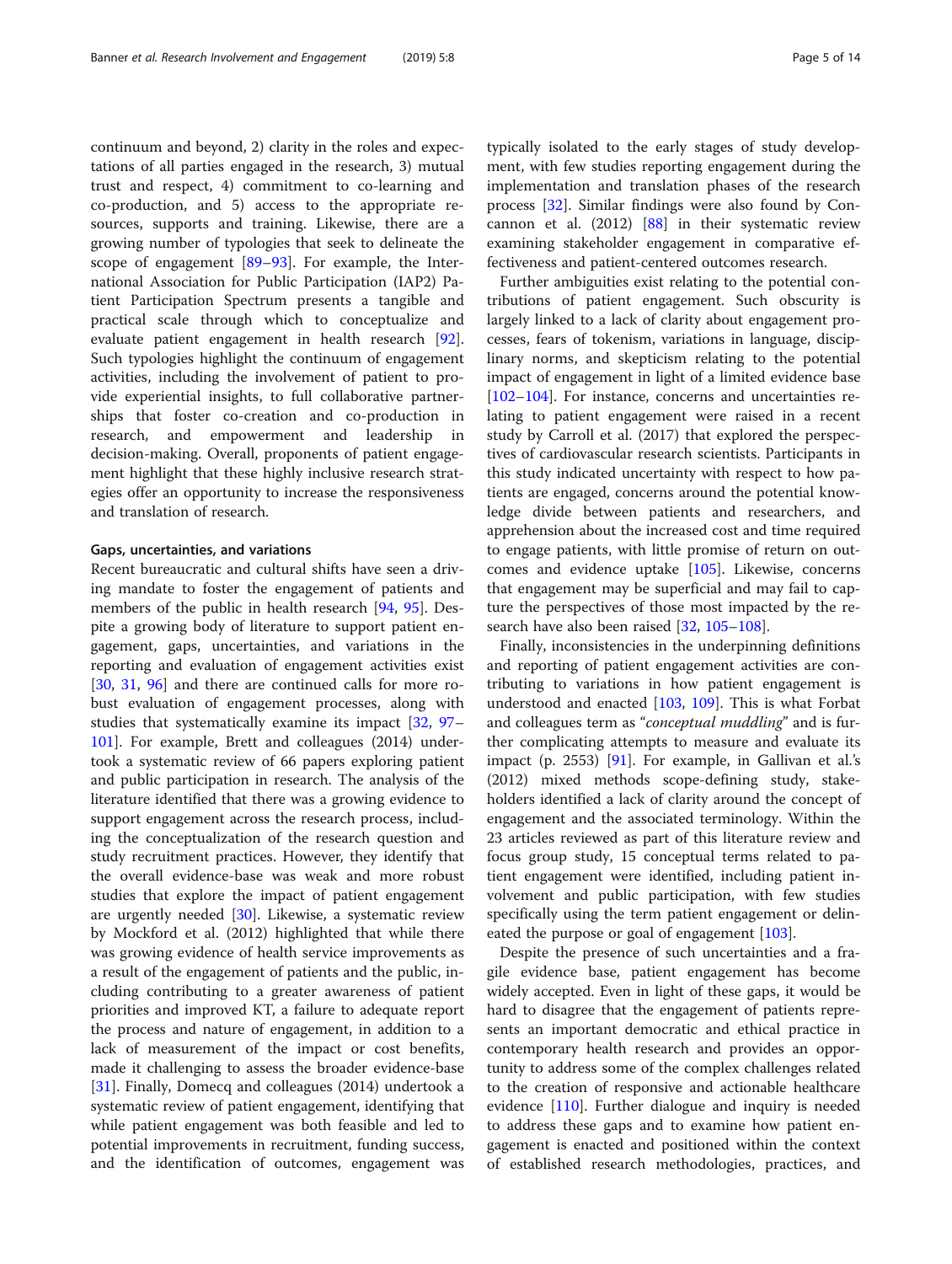theories. Here, we begin to explore patient engagement within the context of IKT research and seek to identify how these dominant approaches overlap and where opportunities exist to further expand patient engagement in IKT programs and research.

# Patient engagement in IKT research: Are we there yet?

Efforts to support the engagement of knowledge users and patients in research represents a relatively new, yet widely acknowledged, mechanism for promoting greater accountability, authenticity, transparency and trust in the scientific endeavor [[7,](#page-10-0) [23](#page-11-0), [24,](#page-11-0) [111](#page-13-0)]. Furthermore, others have argued that such engagement offers further political gain by fostering more democratic and socially responsible scientific practices, increasing the legitimacy of experiential knowledge, and responding to the ethical and moral imperative that those impacted by the research should have a role in its construction and execution [[32,](#page-11-0) [112\]](#page-13-0). If researchers are to respond to these growing expectations, as manifested through the proliferation and tailoring of research funding competitions aimed at fostering greater engagement, researchers need to establish robust engagement and partnership practices.

Ongoing gaps in the IKT and patient engagement evidence-base, as well as well documented complexities in undertaking research processes that are both meaningful and impactful, are pervasive. For example, Gagliardi and colleagues (2015) undertook a scoping review of 13 healthcare studies that used and evaluated IKT approaches [\[65](#page-12-0)]. The authors highlighted that IKT practices are highly variable and are often poorly reported and evaluated. While not the purpose of this review, we re-examined the captured literature to explore where and how patients or community members were engaged. From this, only three research teams had indicated that patients were engaged within the research [[61,](#page-12-0) [62,](#page-12-0) [113\]](#page-13-0), of which these were largely those who held a formal role within community organizations, with only one article provided a detailed overview of the nature and scope of the engagement activities  $[61]$  $[61]$ . While we recognize that this review is by no means exhaustive and has not have assessed all of the IKT literature available, we argue that the healthcare focus of this scoping review would be positioned to capture research that would be of most concern to patients and would thus warrant the potential engagement of patients as knowledge users. Thus, we contend that opportunities exist to foster the more meaningful and widespread engagement of patients as knowledge users in IKT teams. To further examine the opportunities and tensions that exist for patient engagement within IKT research, we will now

explore the related conceptual and theoretical considerations.

# IKT and patient engagement: Conceptual and theoretical considerations

While patient engagement may have gained a more "pragmatic accommodation" in health research today (pg. 595) [[44\]](#page-11-0), there has been little research that has examined this within the context of existing methodologies and research approaches. Rolfe et al. (2018) contend that despite the abundance of patient engagement frameworks and tools, the examination of patient engagement within the context of existing research methodologies and approaches remains poorly understood and can contribute to practical challenges and ethical dilemmas [[114\]](#page-13-0). Furthermore, as the research around patient engagement is expanding, concerns about a lack of authenticity and tokenism are continuing to emerge [[98,](#page-12-0) [107](#page-13-0)]. For example, there is an emerging body of literature identifying the importance of patient engagement in the context of clinical trials, although the evaluation of the process and impact of engagement frequently remains unexamined and under-reported [[32,](#page-11-0) [115](#page-13-0)–[117](#page-13-0)]. Bagley et al. (2016) further identifies the fragile balance between fostering patient engagement and input in such designs and the need to safeguard scientific methods and rigor [[87\]](#page-12-0). Consequently, greater attention is needed to explore the conceptual, theoretical, and methodological impacts of such engagement within the context of the wider research process. Here, we examine opportunities for patient engagement as it relates to the purpose, process and outcomes of IKT research.

## Purpose

Both IKT and patient engagement comprise activities and strategies that seek to foster engagement across the research process, typically such engagement is undertaken for the purpose of enhancing the relevance, responsiveness, and applicability of the research or healthcare intervention [\[15](#page-11-0)]. However, it could be argued that distinct differences and tensions may exist in how these engagement process are understood within the context of IKT research and patient-oriented research more broadly.

The IKT approach was explicitly established to create a platform for the engagement of a broad range of knowledge users, including patients and members of the public. Irrespective of the designs and methods used, research that is underpinned and framed by the IKT approach values the perspectives of those who are impacted by the research, or those that may use the research findings to bring about wider system change [\[15](#page-11-0)]. Thus, patients are well positioned to contribute meaningfully within IKT teams.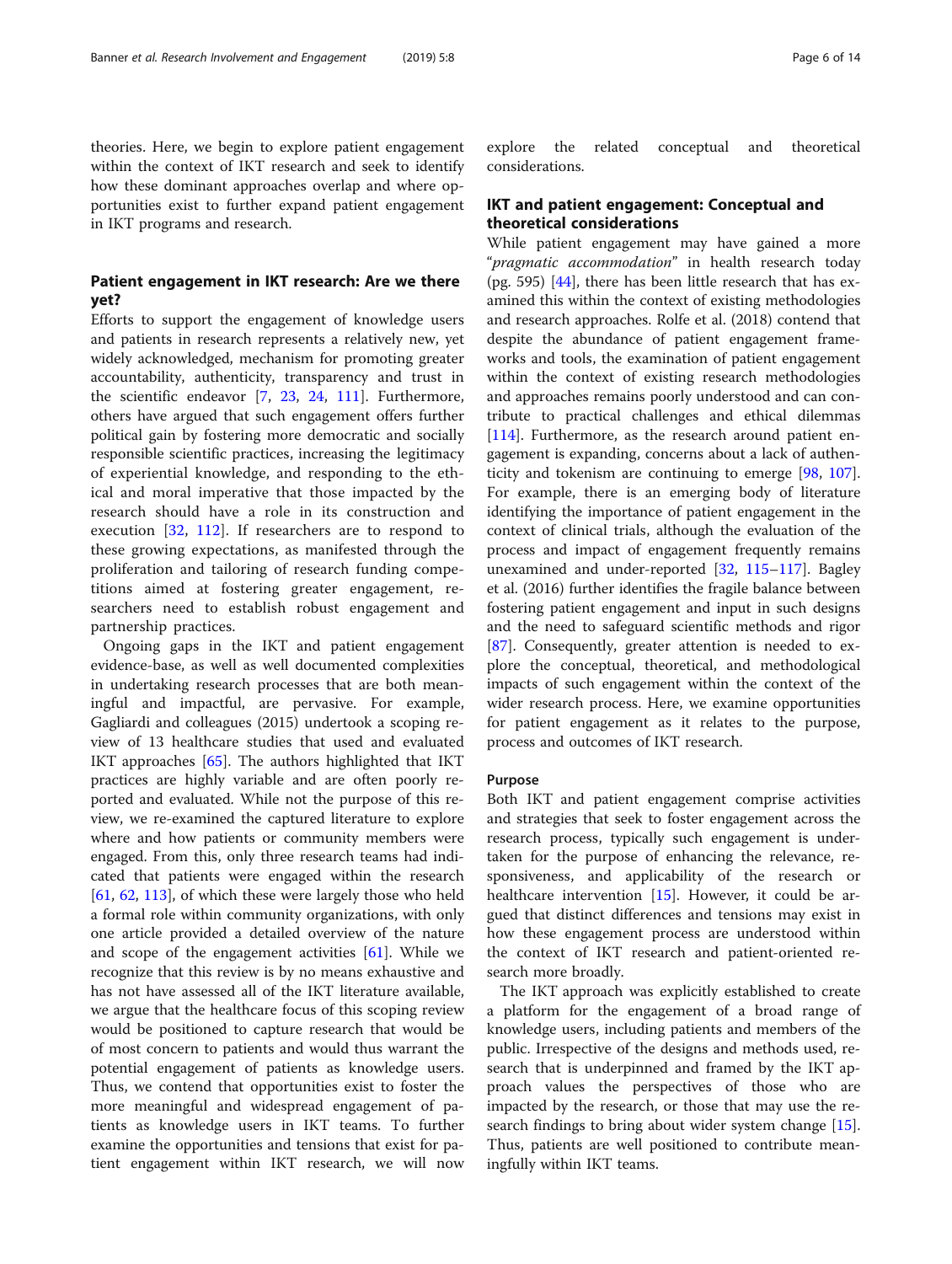In IKT research, knowledge users are engaged as partners in the research to provide distinct expertise pertaining to the context and focus of the research. Knowledge users are typically those that have the ability to bring about or influence change and implement the resulting outcomes or recommendations [\[15](#page-11-0)]; while researchers are engaged to provide methodological and scientific expertise [[25\]](#page-11-0). In the literature to date, knowledge users that have been engaged in IKT research are most commonly those that provide frontline services, inform policy, or have decision-making authority within a healthcare organization. Thus, few teams engage patients in a systematic way. However, patients, members of the public, and representatives of external organizations and patient advocacy groups may also be engaged as knowledge users to provide critical insights into a given lived experience, as well as promoting broader linkages with a given community. For example, partnerships with patient advocacy groups may be particularly important if the population of interest may experience multiple barriers to engagement, such as children, individuals with rare diseases, or those facing social disadvantage [\[82](#page-12-0)].

Within IKT research, the engagement of knowledge users is developed to provide diverse perspectives of a given research problem and to reflect the unique context within which the research takes place. In contrast, some patient-oriented research activities may have a specific agenda that is focused principally upon the analysis and articulation of patient needs, priorities and values [\[118](#page-13-0)]. Thus, the focus here shifts away from the broader context of the research, to the purpose of identifying and acting upon patient needs and priorities specifically. However, while attempting to draw upon these differences and similarities, we too recognize that the nature and purpose of engagement within both IKT and patient-oriented research has not been systematically studied and that engagement modes and practices may morph and shift as the research process unfolds. Further research that seeks to delineate and evaluate patient engagement in IKT research may yield more nuanced understandings of these processes.

## Partnerships

Partnerships are the bedrock of IKT research and typically evolve organically and strategically with the purpose of driving the focus of the research, augmenting its execution, and fostering widespread uptake in practice. Underpinning these partnerships is the need for researchers and knowledge users to work collectively and synergistically to address a common concern or issue [[15,](#page-11-0) [56](#page-11-0)]. This approach, however, makes the assumption that all team members have equal ability to influence the research process and foster healthcare change.

Patients may become engaged in research to contribute a unique experience of illness or provide broader insights into the needs and priorities of a patient population, but patients may likely lack substantial decision-making power beyond this. Patient partners can be disadvantaged by a lack of clarity around the language and process of research, as well as being potentially the only unpaid team member within a broader collaboration of professionals and researchers. IKT approaches are conceptually oriented to address these imbalances, through a commitment to co-leadership and co-production, yet modes of practice must be established that seek to move beyond these theoretical positions to generate collaborative decision-making mechanisms to address the common purpose of the research. This should include having a clear understanding of the contribution and expertise of each member, leadership support for collaboration, as well as promoting effective strategies to allow for inclusive research approaches and outcomes [\[71\]](#page-12-0).

In contrast, patient engagement may be understood as occurring across a wider continuum. For example, the IAP2 Spectrum of Patient Engagement determines the level of engagement that patient may assume within healthcare and research, and further delineates the varied goals and outcomes that may characterize each level [[92\]](#page-12-0). Patient engagement may occur as a means of providing indirect support and may span simply being informed of the research, to being consulted or involved as an external stakeholder. In addition, more direct forms of engagement may occur, where patients may collaborate with a team or become empowered to direct or lead a given component of the research. It is these latter forms of engagement that would be considered most aligned with the epistemological and theoretical position of IKT research (see Table [1\)](#page-7-0). However, IKT and patient engagement are not rigid or static processes and the partnerships that underpin both endeavors can be inherently changeable, complex, and non-linear [[70\]](#page-12-0). Such idealism around partnerships may be tenuous, as IKT researchers often find themselves at the mercy of the ebbs and flows of the healthcare context or needing to respond to rapidly changing personnel and organizational foci [[67\]](#page-12-0). Likewise, teams engaged in patient-oriented research may be similarly reliant upon the ability of patient partners to participate across the research process and may need flexibility to adapt activities in response to a patient partners' changeable health status or expectations relating to the pace and timing of the research. This may prove challenging in the face of inflexible funding cycles and the requirements for rigid research protocols. Thus, the nature and scope of partnerships may change rapidly across the research process within both IKT and patient-oriented research and may span multiple levels of engagement as a result.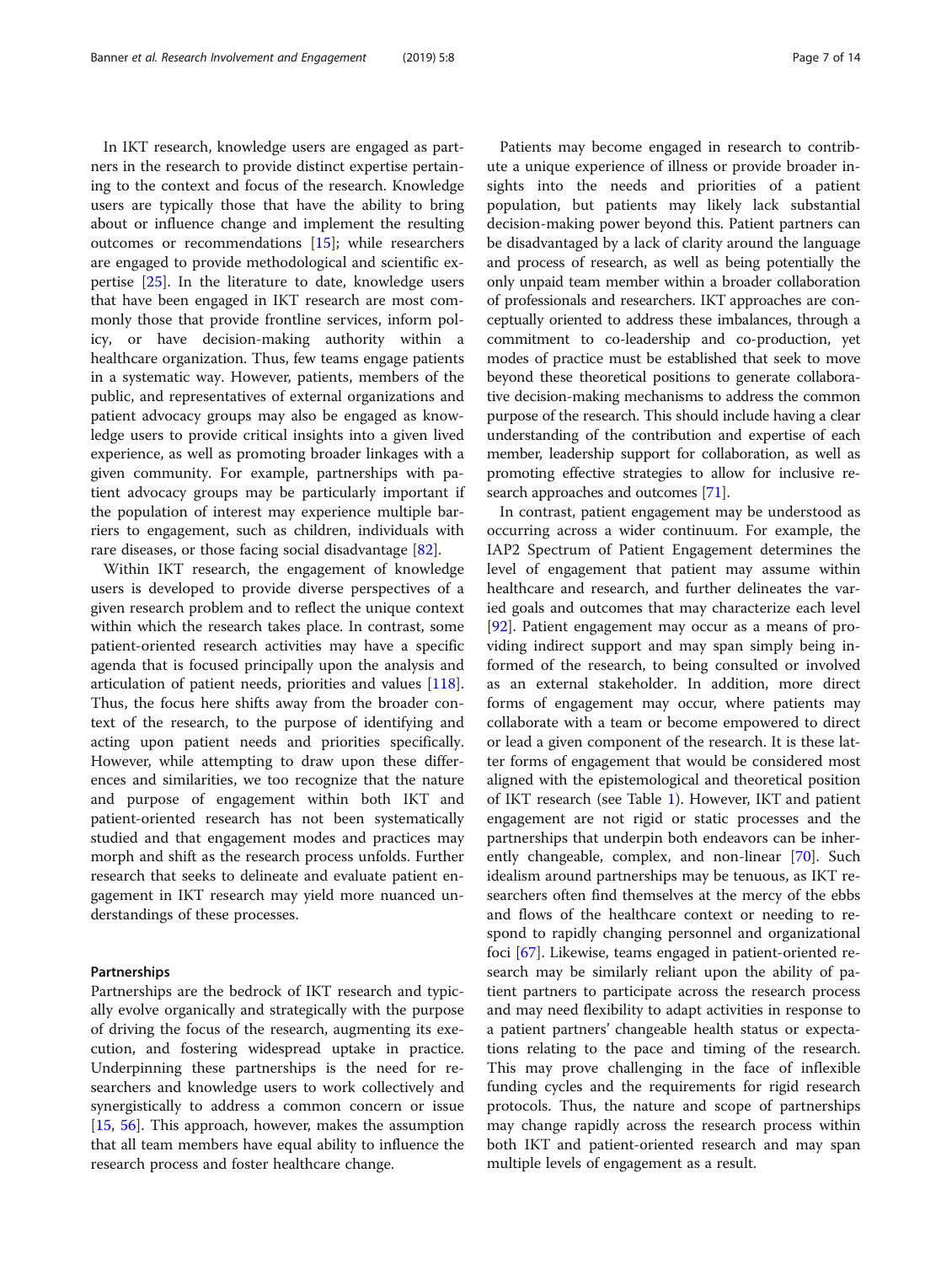# <span id="page-7-0"></span>Representation, diversity and legitimacy

When engaging patients as partners in research, teams must consider their expectations about the varied contribution and perspectives that patients bring. Concerns about representativeness have been raised previously, with the idea that an individual patient may act as an 'authority figure' or sole representative of a patient population as being problematic and raising a number of practical and theoretical concerns [[32](#page-11-0), [105](#page-13-0)]. However, these concerns are largely unfounded and reflect the dominance of a narrow scientific model through which experiential knowledge is typically devalued or rejected [[40](#page-11-0)]. Thus, teams must work to validate the experiential insights of the patient partner and accept this for its 'intrinsic value' [\[96,](#page-12-0) [119\]](#page-13-0).

Concerns about diversity within both IKT and patient-oriented research have been raised, and there are calls to establish greater efforts to engage community members that may face multiple and intersecting barriers to engagement [\[120](#page-13-0)–[123\]](#page-13-0). As described by Rolfe and colleagues, there are great divides and variations across most patient populations, particularly with respect to key demographic, cultural, ethnic, and social factors [[114\]](#page-13-0). Furthermore, the notion of who constitutes a patient is varied and ranges from individuals that have personal experience of a health condition, to caregivers, family members, and friends, as well as members of the public and community organizations [\[33](#page-11-0)–[36](#page-11-0), [84](#page-12-0)]. A common criticism waged at the patient engagement movement is the potential to engage only the 'usual suspects', thus potentially privileging the voices of some, while possibly contributing to the ongoing marginalization of others [[32](#page-11-0), [70\]](#page-12-0). Without careful attention to the decision-making around patient engagement, it is possible that participation could be disingenuous and may continue to foster power imbalances. Incorporating an intersectionality lens may provide a means of addressing some of these concerns [[108](#page-13-0)]. In both IKT and patient-oriented research, the purpose and nature of engagement should be identified clearly and steps taken to facilitate an inclusive approach that promotes co-production. For example, Cooke, Langley, Wolstenholme and Hampshaw (2017) highlighted the need to adopt methodologies and approaches that address the power and politics within teams and to incorporate creative activities and techniques to enable effective knowledge exchange and co-production [[71](#page-12-0)]. Further research to examine and evaluate the impacts of power within both IKT and patient-oriented research is urgently needed.

# Process

Both IKT and patient engagement practices are founded upon the requirement for authentic and meaningful partnerships and a commitment to co-production [\[15,](#page-11-0) [22\]](#page-11-0). As previously highlighted, knowledge user and researcher

Table 1 Patient engagement and IKT goals and outcomes

| IAP <sub>2</sub><br>Spectrum <sup>a</sup>      | <b>INFORM</b>                                                                                                                                                                                                                                                                        | <b>CONSULT</b>                                                                                                                                                                                                                                                                                                | <b>INVOI VF</b>                                                                                                                                                                                                                                                                | COLLABORATE                                                                                                                                                                                                                                                              | <b>FMPOWER</b>                                                                                                                                                                                                                                                                                                                              |
|------------------------------------------------|--------------------------------------------------------------------------------------------------------------------------------------------------------------------------------------------------------------------------------------------------------------------------------------|---------------------------------------------------------------------------------------------------------------------------------------------------------------------------------------------------------------------------------------------------------------------------------------------------------------|--------------------------------------------------------------------------------------------------------------------------------------------------------------------------------------------------------------------------------------------------------------------------------|--------------------------------------------------------------------------------------------------------------------------------------------------------------------------------------------------------------------------------------------------------------------------|---------------------------------------------------------------------------------------------------------------------------------------------------------------------------------------------------------------------------------------------------------------------------------------------------------------------------------------------|
| Patient<br>Engagement<br>Goals and<br>Outcomes | Providing or sharing<br>information with<br>community and patient<br>groups as a means of<br>increasing awareness of<br>a healthcare or research<br>issue.                                                                                                                           | Garnering public<br>feedback on research<br>activities or outcomes.<br>This may be undertaken<br>to seek clarification or<br>direction around a given<br>issue.                                                                                                                                               | Patients are engaged to<br>provide insights to quide<br>the decision-making<br>within the research<br>process. This may be iso-<br>lated to key stages of the<br>research or on an on-<br>going basis.                                                                         | Patients and members of<br>the public are engaged<br>as members of the<br>research team and<br>contribute to shared<br>decision-making across<br>the research process.                                                                                                   | Patients and members<br>of the public provide<br>direction and leadership<br>about a given research<br>endeavor.                                                                                                                                                                                                                            |
| Integrated KT<br>Goals and<br>Outcomes         | IKT research team may<br>tailor and share<br>messages with<br>community and patient<br>groups, this in isolation<br>would not be<br>considered IKT research<br>as patients or<br>community members<br>have not had the<br>opportunity to engage<br>in the wider decision-<br>making. | IKT research teams may<br>consult with members of<br>the public during the<br>research process as a<br>means gaining input<br>about the research<br>process or outcomes.<br>This activity would not<br>be considered an IKT<br>research process but<br>may be considered an<br>outcome of the IKT<br>process. | IKT research teams may<br>involve patients and<br>members of the public to<br>solicit input around<br>decision-making, how-<br>ever, without full collab-<br>oration and decision-<br>making authority, this<br>type of engagement<br>would not be considered<br>IKT research. | IKT as a collaborative<br>model of research fosters<br>partnerships between<br>knowledge users and<br>researchers.<br>When meaningful<br>collaboration and shared<br>decision-making occurs<br>across the research<br>process, this would be<br>considered IKT research. | Within IKT research,<br>team members<br>contribute to the<br>collaborative research<br>processes, within which<br>a patient may lead or be<br>responsible for a specific<br>element of the research.<br>However, where patient<br>leadership occurs<br>independent of the<br>broader team, this<br>would be not<br>considered IKT research. |
| Examples                                       | Plain language<br>summaries, publicly<br>accessible reports, or<br>social media messages.                                                                                                                                                                                            | Deliberative dialogue,<br>town hall meetings and<br>policy consultations.                                                                                                                                                                                                                                     | Patient advisory councils<br>or stakeholder priority<br>setting activities.                                                                                                                                                                                                    | Patient engaged as<br>research co-lead or<br>members of the research<br>team.                                                                                                                                                                                            | Patient groups or<br>members of the public<br>voting about research<br>priorities, or directing<br>and leading research<br>activities.                                                                                                                                                                                                      |

Ref: <sup>a</sup>IAP2 Public Participation Spectrum [https://iap2canada.ca/Resources/Documents/0702-Foundations-Spectrum-MW-rev2%20\(1\).pdf](https://iap2canada.ca/Resources/Documents/0702-Foundations-Spectrum-MW-rev2%20(1).pdf)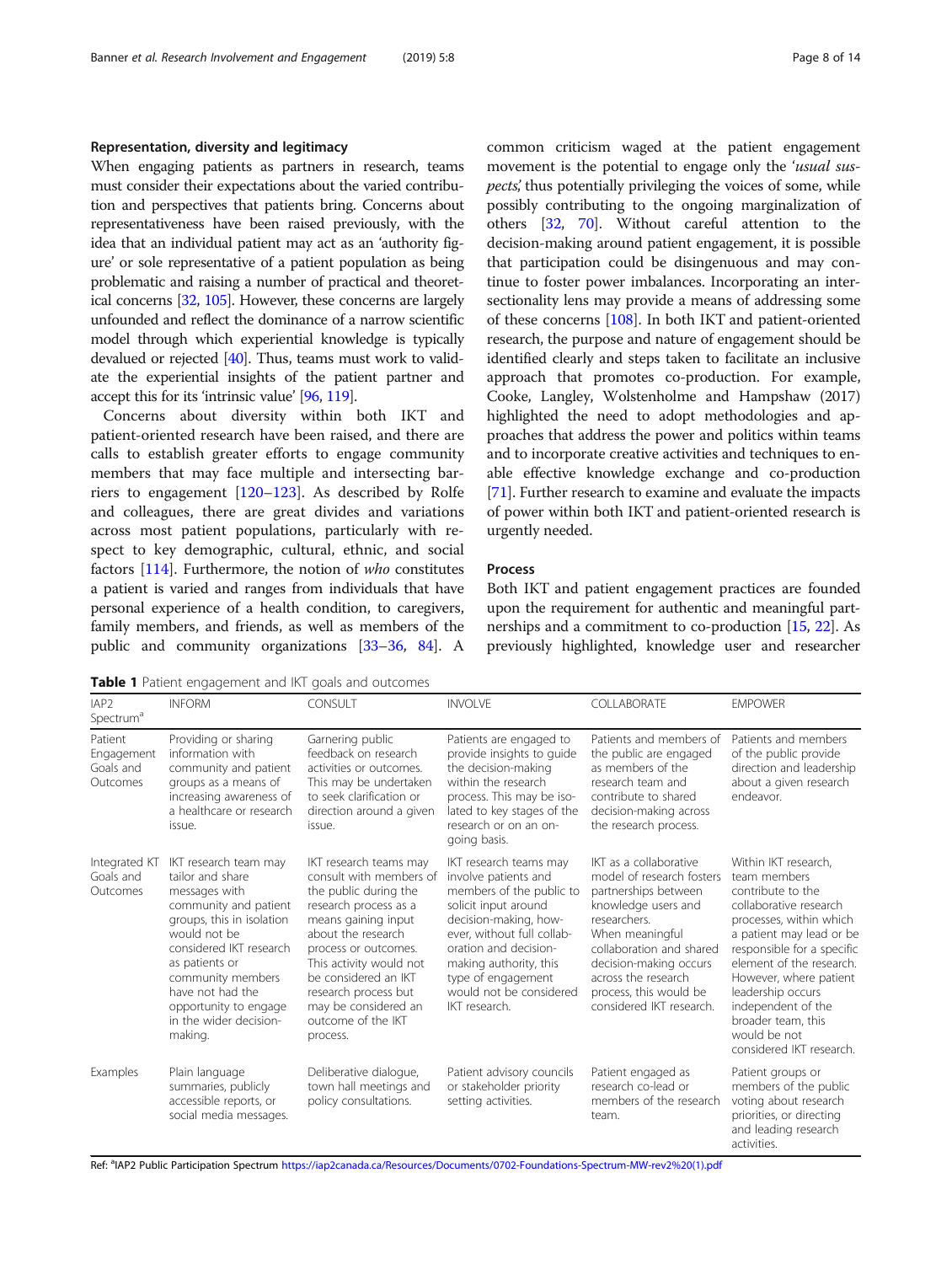<span id="page-8-0"></span>relationships may arise in response to a common interest in a given healthcare population or setting. In essence, team members may be already working together or embedded within a specific healthcare system, which in turn positions them well to engage in a process of collaboration and shared decision-making. In contrast, the engagement of patients within an IKT team may not occur as organically, yet it is still intended that this partnership will directly contribute to the overall team process and decision-making. By examining and setting the tone for collective decision-making and participation, researchers can attempt to neutralize power imbalances and promote a more harmonious process of partnership [\[112](#page-13-0)–[117,](#page-13-0) [119](#page-13-0), [120](#page-13-0)]. This concern is by no way limited to that of patient engagement or IKT research, and discussions around promoting effective engagement have been an enduring topic of debate among many research disciplines, including in anthropology, community-based research approaches, critical feminism, ethnography, and sociology. While these established approaches have a clear epistemological, methodological, and theoretical positioning with respect for power and diversity, this is still emerging in the context of IKT and patient-oriented research.

While many research teams may be considered collaborative in nature, all too often the decision-making may be limited to a smaller group of researchers, particularly during the initial conceptualization stage. One may argue that this may be unavoidable in some circumstances, given current funding structures and models that may prohibit early engagement or may fail to provide the sufficient financial resources needed to sustain effective engagement. Consideration of the time, resources, and supports for such engaged approaches is needed if conditions for meaningful engagement are to be established. Since partnerships take time to develop, there is a need to work collaboratively early in the research process to actively establish mutuality, trust and reciprocity and address potential barriers including language and knowledge barriers, lack of resources and supports, and limited training opportunities [[20](#page-11-0), [86,](#page-12-0) [124](#page-13-0)–[128](#page-13-0)]. Teams may therefore be charged with undertaking sequential and staged funding applications to support these processes, which in turn may potentially contribute to time increases and losses in efficiency.

# **Outputs**

Despite growing enthusiasm, the contributions and successes of patient engagement and IKT research are yet to be fully realized. While evidence to support these modes of research is beginning to emerge [[73](#page-12-0)–[80,](#page-12-0) [116,](#page-13-0) [129](#page-13-0)], efforts to systematically evaluate these have not been forthcoming [[32](#page-11-0), [101,](#page-12-0) [119\]](#page-13-0). Further research is needed that captures patterns of working, including the nature, duration and process of partnerships, as well as analyses of cost, resource use, time, and explicit impacts. Since both IKT and patient-oriented research seek to improve the relevance and timely application of research, robust evaluations and analyses of these processes may yield greater clarity in its use, as well as evidence to support or refute the allocated financial and structural investments [\[101](#page-12-0), [118](#page-13-0), [130](#page-13-0)–[135\]](#page-13-0). This may further promote greater accountability and transparency in publicly funded research and provide an avenue to foster best practices in engagement.

These evidence deficits represent a significant gap in the contemporary literature and an opportunity exists for IKT researchers to continue to adapt and hone their engagement methods. This in turn may foster more sustained and productive engagement strategies and optimize their application to improve health system and patient outcomes more broadly. A growing number of frameworks, tools and toolkits to evaluate and report patient engagement are emerging in the contemporary literature [\[132,](#page-13-0) [136](#page-13-0)–[138\]](#page-13-0). For example, Staniszewska and colleagues (2017) recently developed the revised GRIPP2 checklists, including a shortened version (GRIPP2-SF) oriented to reporting the engagement of patients, and a long form version (GRIPP2-LF) for studies whereby patient engagement and involvement is the principal focus. These international evidence-based guidelines were developed through consensus building methods and aim optimize the reporting of patient and public involvement in research [\[132\]](#page-13-0). Given the overlap between IKT and patient engagement, these emerging patient engagement frameworks and tools may provide an opportunity for greater consistency in the evaluation and reporting of IKT partnerships.

## Where can we go next?

IKT structures and process are largely synergistic to the strategies promoted through contemporary patient engagement initiatives. As IKT researchers seek to engage

Table 2 Some research questions for IKT research teams around patient engagement

- How does patient engagement contribute to the process and outcomes of IKT research?
- How can patient engagement in IKT research be understood and measured?
- How can patient perspectives and partnerships impact upon the uptake of evidence-based healthcare practices, services or policies?
- How can patient perspectives, priorities and values be examined and communicated within IKT research?
- How can an intersectionality lens contribute to patient-oriented research and IKT?
- What team characteristics foster optimal patient engagement in IKT research?
- What are the unforeseen or unintended impacts of patient engagement on IKT research and implementation?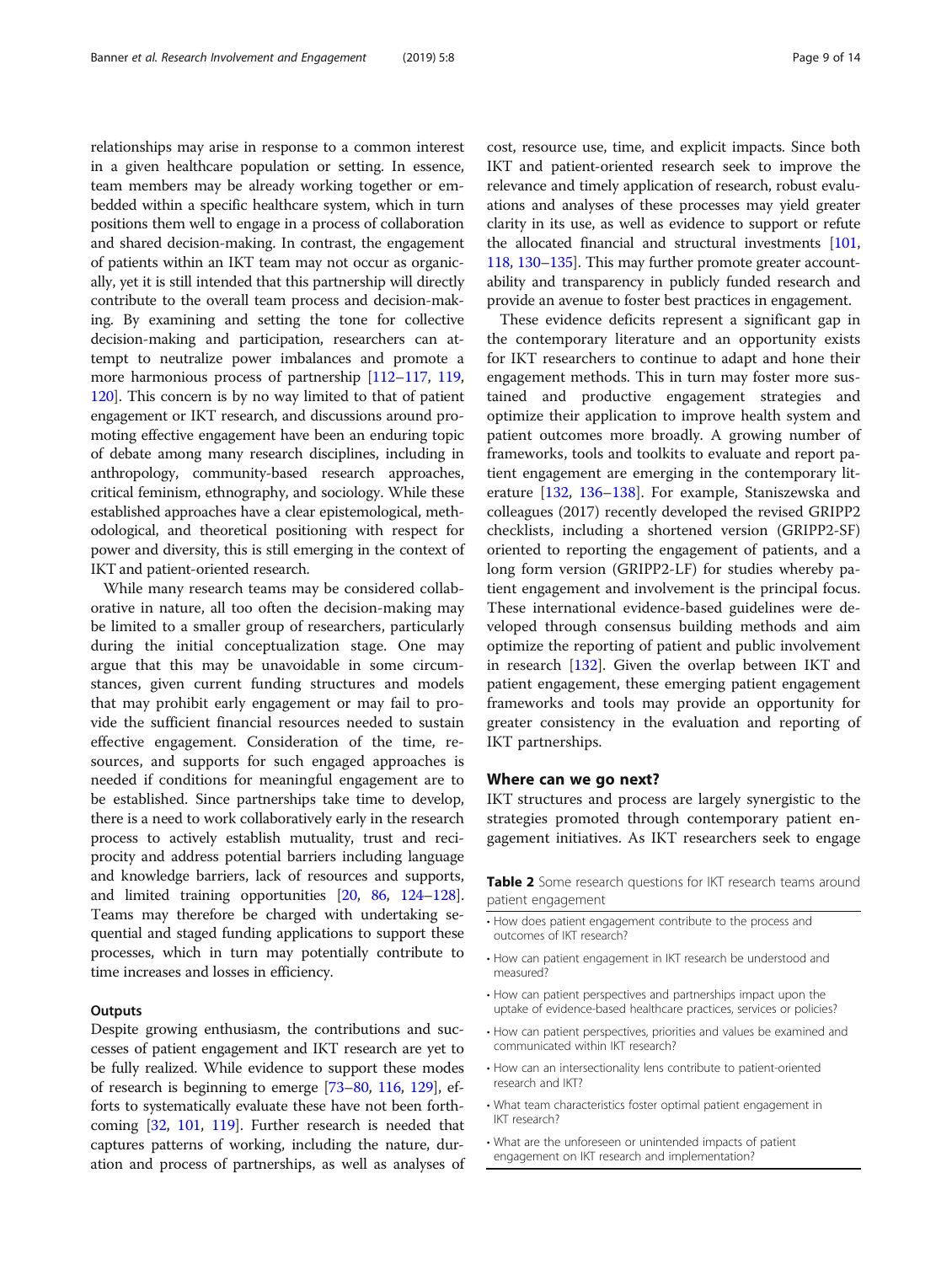<span id="page-9-0"></span>

|  |  | Table 3 Patient engagement across the IKT research process |  |  |  |  |  |  |
|--|--|------------------------------------------------------------|--|--|--|--|--|--|
|--|--|------------------------------------------------------------|--|--|--|--|--|--|

| KNOWLEDGE-TO-ACTION CYCLE ACTIVITIES/ | <b>OUTCOMES</b>                                  | POTENTIAL CONTRIBUTIONS OF PATIENTS WITHIN IKT RESEARCH TEAMS                                                                                                                                                                                                                                                                                                                                                                                                                            |
|---------------------------------------|--------------------------------------------------|------------------------------------------------------------------------------------------------------------------------------------------------------------------------------------------------------------------------------------------------------------------------------------------------------------------------------------------------------------------------------------------------------------------------------------------------------------------------------------------|
| Knowledge creation                    | Knowledge inquiry                                | · Identification of patient experiences, needs, priorities and values<br>• Conceptualization of the research problem from a patient perspective<br>• Co-creation of responsive research questions<br>• Potential to contribute to the collection, analysis and interpretation of primary research<br>data with the appropriate skill set (e.g. patient partners that have participated in formal<br>research training).                                                                  |
|                                       | Knowledge<br>synthesis                           | · Identification of patient experiences, needs, priorities and values<br>• Facilitating opportunities for the co-creation of responsive questions for<br>knowledge synthesis activities<br>· Potential to participate in the collection, analysis and interpretation of research literature<br>from a patient perspective.<br>· Identification of relevant literature or resources for inclusion in the knowledge synthesis,<br>such as grey literature and patient education resources. |
|                                       | Knowledge tools                                  | • Identification of patient experiences, needs, priorities and values to inform the<br>development and testing of tools<br>• Participate in the co-creation of responsive knowledge tools, such as patient<br>decision-aids and KT tools.                                                                                                                                                                                                                                                |
| <b>Action Cycle</b>                   | Identify knowledge<br>gap                        | • Share lived experience of an illness or healthcare interaction<br>• Create and foster linkages with a patient population or community<br>· Identify knowledge gaps and barriers from the perspectives of patients<br>· Engage in consensus approaches to determine patient priorities, such as a Delphi<br>technique or Deliberative Dialogue                                                                                                                                          |
|                                       | Adapt knowledge                                  | · Identify patient experiences, needs, priorities and values<br>• Provide contextual insights and perspectives of health service users<br>Identify contextual factors that may impact the adaption and implementation<br>of evidence                                                                                                                                                                                                                                                     |
|                                       | Assess barriers<br>and facilitators              | • Share lived experience of an illness or healthcare interaction<br>• Assist in the assessment and evaluation of barriers and facilitators within a healthcare<br>context or the specific needs of a patient population<br>• Identify potential ways to access a patient community to assess barriers and facilitators                                                                                                                                                                   |
|                                       | Select, tailor and<br>implement<br>interventions | • Participate in the prioritization of potential interventions or implementation strategies<br>• Participate in the development of tailored and responsive healthcare interventions<br>• Identify important research and evaluation questions relevant to implementation<br>• Provide leadership or a lay perspective on the development of patient-centred healthcare in-<br>terventions and tools                                                                                      |
|                                       | user                                             | Monitor knowledge • Identify and inform the development and implementation of evaluate tools and techniques<br>• Assess the uptake or patient-oriented interventions or tools<br>• Provide a connection with patient populations impacted by the healthcare issue and<br>research                                                                                                                                                                                                        |
|                                       | Evaluate outcomes                                | . Provide input in to the development and implementation of evaluation activities and tools<br>• Develop evaluation tools oriented for use by patients and the public                                                                                                                                                                                                                                                                                                                    |
|                                       | Sustain knowledge<br>use                         | • Lead or develop ongoing evaluation cycles<br>· Participate in activities to adapt interventions or implementation processes as needed.<br>• Participate in the reporting of evaluation outcomes                                                                                                                                                                                                                                                                                        |

patients in a collaboratively and meaningful way, it is essential that teams pay attention to the development and enactment of these partnership and engage in research that allows for the explication and evaluation of the process. First, the IKT scientists and teams can begin to systematically explore the development of these partnerships and how effective working practices are established and experienced. In doing this, teams can work collaboratively to critically evaluate how participation and partnership develop and how this impacts upon decision-making, priority setting, and research outputs. Second, IKT teams should examine how the engagement of patients, and other knowledge users, impacts the focus and mandate of the research and to what extent the inclusion of knowledge users addresses the barriers and enablers to change in the healthcare setting. Third, IKT teams should be cognizant of how patient needs, priorities, and values are communicated and explored within research outputs. Attention to the nature of participation and dialogue around diversity and power will add to our understanding of the potential contributions of IKT and patient engagement. This may include exploring how issues relating to power are addressed and understood within teams. Finally, there is a need to critically examine episodes of discordance, as well as synergy, in the engagement process. This can give rise to a greater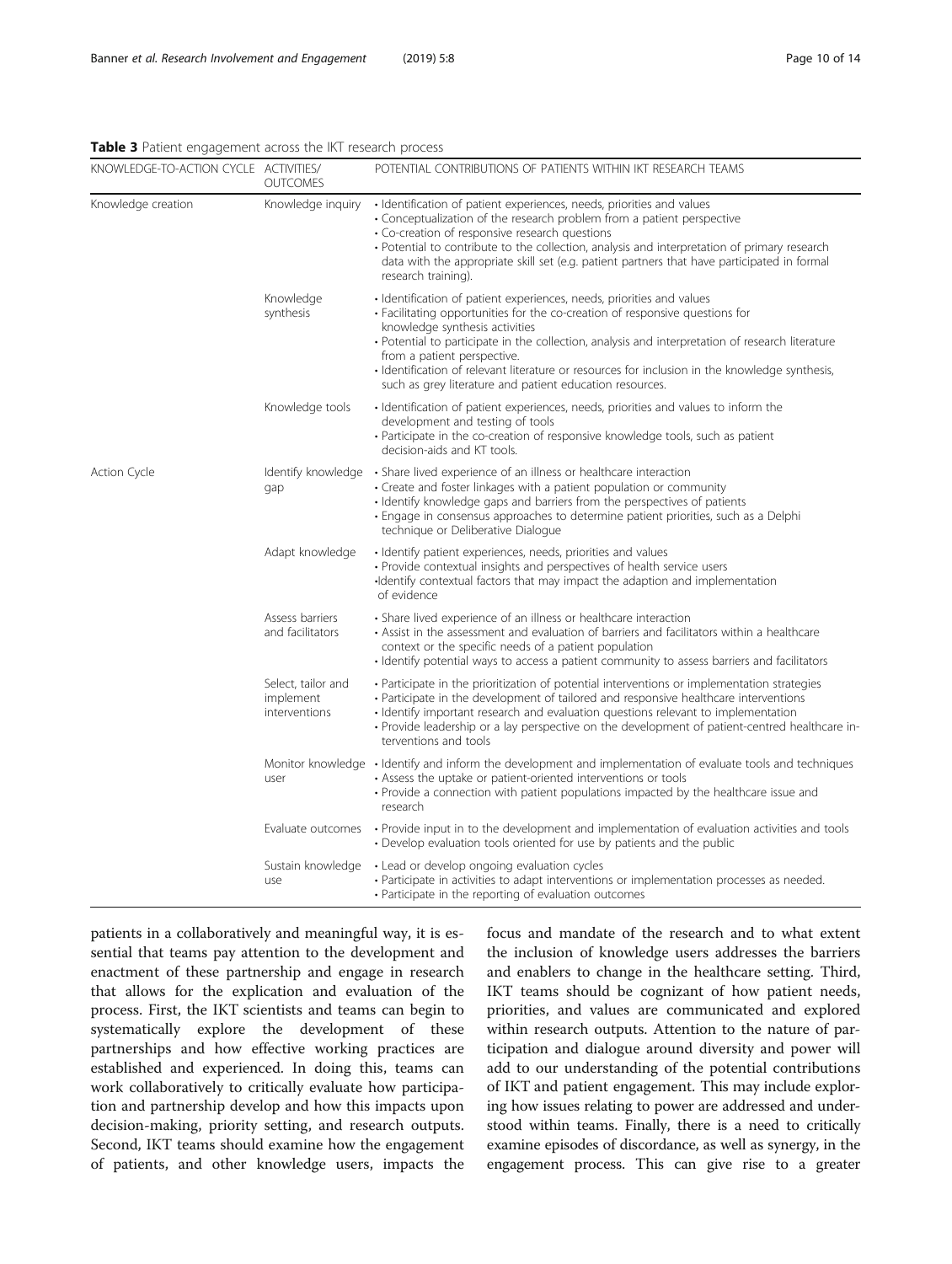<span id="page-10-0"></span>understanding of unexpected or unintended impacts. Potential research questions and patient engagement activities for IKT teams across the knowledge-to-action cycles are presented in Tables [2](#page-8-0) and [3](#page-9-0) respectively.

The ongoing development of patient engagement evaluation tools [[132](#page-13-0), [136](#page-13-0)–[138](#page-13-0)] provides an opportunity to begin to consider a broader strategy for IKT research evaluation. By utilizing research approaches that have the potential to capture the complexities of purpose, process, and outcomes, such as by using hybrid designs or concurrent realist evaluation [[139](#page-13-0), [140](#page-13-0)], IKT teams can further contribute to our understanding of how dynamic partnerships between knowledge users (including patients) and researchers are formed and experienced. This in turn may give rise to more precise mechanisms to foster collaboration, enhanced decision-making, and the improved uptake of evidence-based practices in healthcare. By addressing these theoretical tensions, in addition to responding to gaps and variations within the research process, IKT researchers have the potential to further contribute to the science of patient engagement and may further expand contemporary modes of IKT practice.

# Conclusion

This paper has begun to explore some of the conceptual and theoretical considerations of patient engagement in IKT research, as well as identifying some of the potential opportunities and tensions that exist when bridging these two dominant approaches. We have argued to support the greater inclusion of patients as knowledge users in IKT as a means of increasing the relevance of research and improving health and patient outcomes. As evidence to support patient engagement and integrated pathways of research is still developing, IKT teams have a unique opportunity to contribute to both the science of IKT and patient engagement and to contribute to the development of best engagement practices. This combination of factors may further yield a greater potential for lasting change and may provide the opportunity for IKT and patient engagement to forge new ways to improve patient and health outcomes. Finally, this paper represents a call for more systematic evaluations of IKT research partnerships, particularly with respect to the ways that teams address diversity and power to foster authentic co-production and how the process contributes to the creation and application of impactful research.

### Abbreviations

CIHR: Canadian Institutes of Health Research; IKT: Integrated Knowledge Translation; KT: Knowledge Translation; NIHR: National Institute for Health Research; PCORI: Patient-Centred Outcomes Research Institute; SPOR: Strategy for Patient-Oriented Research

#### Acknowledgements

Thank you to our patient partner and co-author Mr. Marc Bains who has been so integral to this work. We thank you for sharing your insights,

supporting our quest for meaningful patient engagement, and for being such a fierce advocate for patients with heart failure across Canada.

### Funding

This paper was commissioned by the Integrated Knowledge Translation Network (IKTRN). The IKTRN brings together knowledge users and researchers to advance the science and practice of IKT and train the next generation of IKT researchers. Honorariums were provided for completed papers. The IKTRN is funded by a Canadian Institutes of Health Research Foundation Grant (FDN #143247).

## Availability of data and materials

Not applicable.

## Authors' contributions

All authors have contributed to the conceptualization and development of the manuscript. DB drafted the manuscript and all authors read and approved the final manuscript.

## Ethics approval and consent to participate

Not applicable.

## Consent for publication

Not applicable.

#### Competing interests

The authors declare that they have no conflicts of interest.

## Publisher's Note

Springer Nature remains neutral with regard to jurisdictional claims in published maps and institutional affiliations.

## Author details

<sup>1</sup>School of Nursing, University of Northern British Columbia, 3333 University Way, Prince George V2N4Z9, Canada. <sup>2</sup>Ottawa Hospital Research Institute Ottawa, Canada. <sup>3</sup> HeartLife Foundation, Vancouver, Canada. <sup>4</sup> School of Nursing, Faculty of Health Sciences, McMaster University and Associate Scientist, the Population Health Research Institute, Hamilton, Canada. <sup>5</sup>School of Health Sciences, University of Northern British Columbia, Prince George, Canada. <sup>6</sup>School of Epidemiology and Public Health, University of Ottawa, Ottawa, Canada. <sup>7</sup>Centre of Excellence in Partnership with Patients and the Public, Montreal, Canada. <sup>8</sup>School of Epidemiology, Public Health and Preventative Medicine, University of Ottawa and Centre for Practice Changing Research, Ottawa Hospital Research Institute, Ottawa, Canada.

# Received: 6 July 2018 Accepted: 18 January 2019 Published online: 12 February 2019

## References

- 1. Vos T, Barber RM, Bell B, Bertozzi-Villa A, Biryukov S, Bolliger I, Duan L. Global, regional, and national incidence, prevalence, and years lived with disability for 301 acute and chronic diseases and injuries in 188 countries, 1990–2013: a systematic analysis for the global burden of disease study 2013. Lancet. 2015;386(9995):743–800.
- 2. Lozano R, Naghavi M, Foreman K, Lim S, Shibuya K, Aboyans V, Al Mazroa MA. Global and regional mortality from 235 causes of death for 20 age groups in 1990 and 2010: a systematic analysis for the global burden of disease study 2010. Lancet. 2012;380(9859):2095–128.
- 3. Broemeling AM, Watson DE, Prebtani F. Population patterns of chronic health conditions, co-morbidity and healthcare use in Canada: Implications for policy and practice. Healthc Q. 2007;11(3):70–6.
- 4. Straus SE, Tetroe J, Graham I. Defining knowledge translation. Can Med Assoc J. 2009;181(3–4):165–8.
- 5. Grol R, Grimshaw J. From best evidence to best practice: effective implementation of change in patients' care. Lancet. 2003;362(9391):1225–30.
- 6. Kong T, Missouris C, Murdah M, MacGregor G. The use of HMG CoA reductase inhibitors following acute myocardial infarction in hospital practice. Postgrad Med J. 1998;74(876):600–1.
- 7. Bowen SJ, Graham ID. From knowledge translation to engaged scholarship: promoting research relevance and utilization. Arch Phys Med Rehabil. 2013; 94(1):3–8.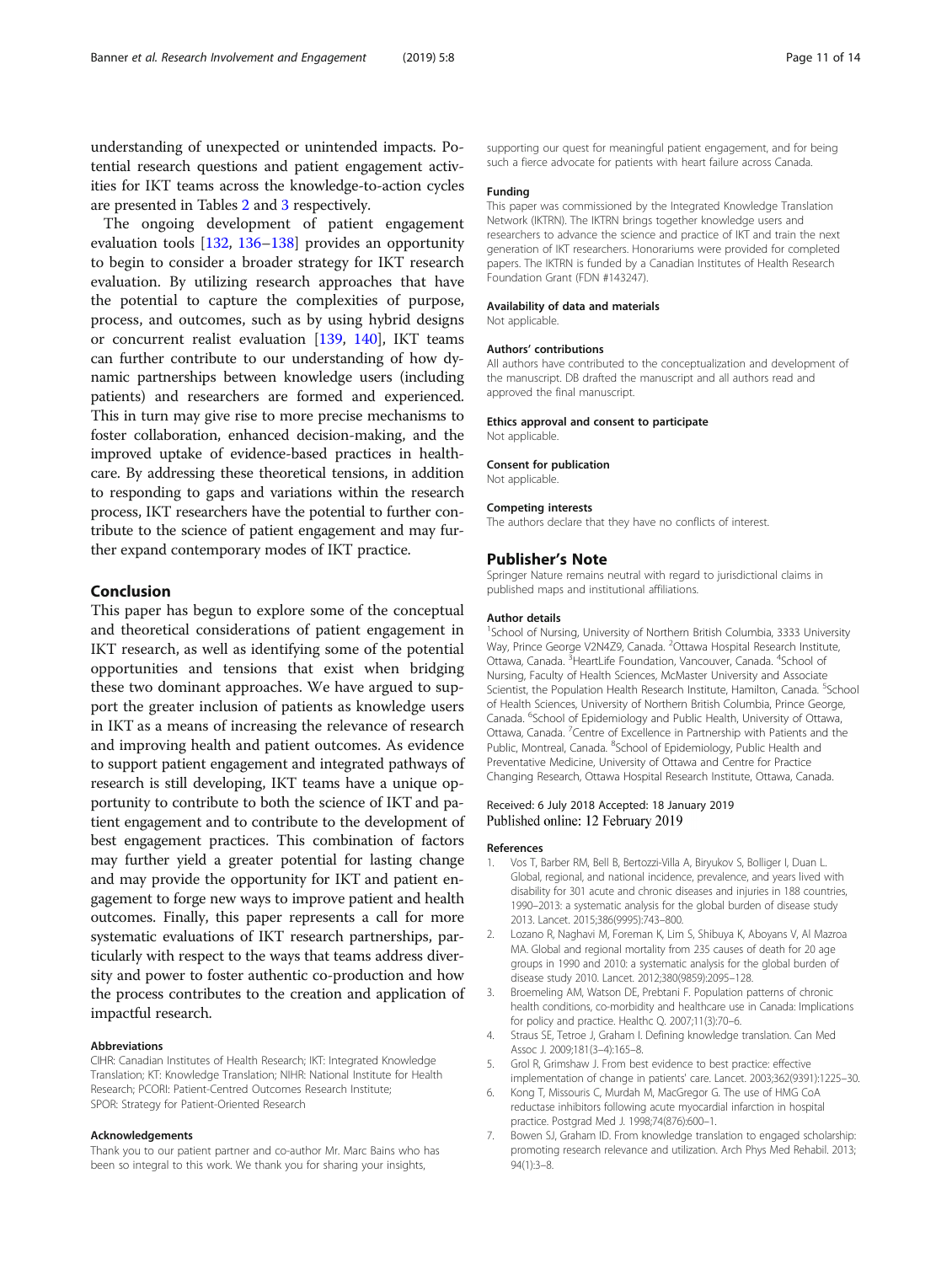- <span id="page-11-0"></span>8. Logan RL, Scott PJ. Uncertainty in clinical practice: implications for quality and costs of health care. Lancet. 1996;347(9001):595–8.
- Wennberg JE. Time to tackle unwarranted variations in practice. BMJ. 2011;342.
- 10. Ramanujam R, Rousseau DM. The challenges are organizational not just clinical. J Organ Behav. 2006;27(7):811–27.
- 11. Ford L, Kaluzny AD, Sondik E. Diffusion and adoption of state-of-the art therapy. Semin Oncol. 1990;17(4):485–94.
- 12. Bero LA, Grilli R, Grimshaw JM, Harvey E, Oxman AD, Thomson MA. Closing the gap between research and practice: an overview of systematic reviews of interventions to promote the implementation of research findings. The Cochrane effective practice and organization of care review group. BMJ. 1998;317(7156):465–8.
- 13. Nowell L. Pragmatism and integrated knowledge translation: exploring the compatibilities and tensions. Nursing Open. 2015;2(3):141–8.
- 14. Kothari A, Sibbald SL, Wathen CN. Evaluation of partnerships in a transnational family violence prevention network using an integrated knowledge translation and exchange model: a mixed methods study. Health Res Policy Syst. 2014;12(1):25.
- 15. Graham ID, Logan J, Harrison MB, Straus SE, Tetroe J, Caswell W, Robinson N. Lost in knowledge translation: time for a map? J Contin Educ Health Prof. 2006;26(1):13–24.
- 16. Canadian Institutes of Health Research. A guide to knowledge translation at CIHR: Integrated and end of grant approaches. [http://www.cihr-irsc.gc.ca/e/](http://www.cihr-irsc.gc.ca/e/45321.html) [45321.html](http://www.cihr-irsc.gc.ca/e/45321.html). Accessed 10th Jan 2019.
- 17. Boyer EL, Moser D, Ream TC, Braxton JM. Scholarship reconsidered: priorities of the professoriate. New York: Wiley; 2015.
- 18. Van de Ven AH. Engaged scholarship: a guide for organizational and social research. Oxford: Oxford University Press; 2007.
- 19. Nowotny H, Scott P, Gibbons M, Scott PB. Re-thinking science: knowledge and the public in an age of uncertainty. Cambridge: Polity; 2001.
- 20. Jagosh J, Bush PL, Salsberg J, Macaulay AC, Greenhalgh T, Wong G, Pluye P. A realist evaluation of community-based participatory research: partnership synergy, trust building and related ripple effects. BMC Public Health. 2015; 15(1):725.
- 21. Greenhalgh T, Weiringa S. Is it time to drop the KT metaphor? A critical literature review. J R Soc Med. 2011;104(12):501–9.
- 22. Bowen S, Graham ID. Integrated knowledge translation. In: Straus SE, Bowen S, Graham ID, editors. Knowledge translation in health care: moving from evidence to practice. 2nd ed. Chichester: John Wiley; 2013. p. 14–23.
- 23. Mitton C, Adair CE, McKenzie E, Patten SB, Perry BW. Knowledge transfer and exchange: review and synthesis of the literature. Milbank Q. 2007;85(4):729–68.
- 24. Rycroft-Malone J, Burton CR, Bucknall T, Graham ID, Hutchinson AM, Stacey D. Collaboration and co-production of knowledge in healthcare: opportunities and challenges. Int J Health Policy Manag. 2016;5(4):221.
- 25. Kothari A, McCutcheon C, Graham ID. Defining integrated knowledge translation and moving forward: a response to recent commentaries. Int J Health Policy Manag. 2017;6(5):299.
- 26. World Health Organization. Ninth Futures Forum on health systems governance and public participation. 2006. [www.euro.who.int/document/](http://www.euro.who.int/document/e89766.pdf) [e89766.pdf.](http://www.euro.who.int/document/e89766.pdf) Accessed 10 Jan 2019.
- 27. Canadian Institutes for Health Research. CIHR's Framework for Citizen Engagement. <http://www.cihr-irsc.gc.ca/e/41270.html>. Accessed 10 Jan 2019.
- 28. Venuta R, Graham ID. Involving citizens and patients in health research. J Ambul Care Manag. 2010;33(3):215–22.
- 29. Oliver S, Armes DG, Gyte G. Public involvement in setting a national research agenda: a mixed methods evaluation. Patient. 2009;2(3):179–90.
- 30. Brett J, Staniszewska S, Mockford C, Herron-Marx S, Hughes J, Tysall C, Suleman R. Mapping the impact of patient and public involvement on health and social care research: a systematic review. Health Expect. 2014; 17(5):637–50.
- 31. Mockford C, Staniszewska S, Griffiths F, Herron-Marx S. The impact of patient and public involvement on UK NHS health care: a systematic review. Int J Qual Health Care. 2012;24(1):28–38.
- 32. Domecq JP, Prutsky G, Elraiyah T, Wang Z, Nabhan M, Shippee N, Erwin P. Patient engagement in research: a systematic review. BMC Health Serv Res. 2014;14(1):89.
- 33. Canadian Institutes for Health Research. Strategy for Patient-Oriented Research: Patient Engagement Framework. 2014. [http://www.cihr-irsc.gc.ca/](http://www.cihr-irsc.gc.ca/e/48413.html) [e/48413.html](http://www.cihr-irsc.gc.ca/e/48413.html) Accessed 10 Jan 2019.
- 34. Canadian Institutes for Health Research. Strategy for Patient-Oriented Research: Improving health outcomes through evidence-informed care. 2011. <http://www.cihr-irsc.gc.ca/e/44000.html>. Accessed 10 Jan 2019.
- 35. National Institute for Health Research. Briefing notes for researchers: involving the public in NHS, public health and social care research. 2012. [http://www.invo.org.uk/posttypepublication/involve-briefing](http://www.invo.org.uk/posttypepublication/involve-briefing-notes-for-researchers/)[notes-for-researchers/.](http://www.invo.org.uk/posttypepublication/involve-briefing-notes-for-researchers/)
- 36. Patient-Centred Outcomes Research Institute. PCORI's strategic plan. 2013. [https://www.pcori.org/sites/default/files/PCORI-Strategic-Plan.pdf.](https://www.pcori.org/sites/default/files/PCORI-Strategic-Plan.pdf) Accessed on 10 Jan 2019.
- 37. McKevitt C. Experience, knowledge and evidence: a comparison of research relations in health and anthropology. Evidence Policy. 2013; 9(1):113–30.
- 38. Chu LF, Utengen A, Kadry B, Kucharski SE, Campos H, Crockett J, Clauson KA. "Nothing about us without us"—patient partnership in medical conferences. BMJ. 2016;354:i3883.
- 39. Charlton JI. Nothing about us without us: disability oppression and empowerment. Los Angeles: University of California Press; 1998.
- 40. Caron-Flinterman JF, Broerse JE, Bunders JF. The experiential knowledge of patients: a new resource for biomedical research? Soc Sci Med. 2005;60(11):2575–84.
- 41. Boote J, Baird W, Sutton A. Public involvement in the design and conduct of clinical trials: a narrative review of case examples. Trials. 2011;12(1):A82.
- 42. Wynne B. Public engagement as a means of restoring public trust in science–hitting the notes, but missing the music? Public Health Genomics. 2006;9(3):211–20.
- 43. Ward PR, Thompson J, Barber R, Armitage CJ, Boote JD, Cooper CL, Jones GL. Critical perspectives on 'consumer involvement' in health research: epistemological dissonance and the know-do gap. J Sociol. 2010;46(1):63–82.
- 44. Boaz A, Biri D, McKevitt C. Rethinking the relationship between science and society: has there been a shift in attitudes to patient and public involvement and public engagement in science in the United Kingdom? Health Expect. 2016;19(Suppl 3):592–601.
- 45. Graham ID, Tetroe J. Some theoretical underpinnings of knowledge translation. Acad Emerg Med. 2007;14(11):936–41.
- 46. Grimshaw JM, Eccles MP, Lavis JN, Hill SJ, Squires JE. Knowledge translation of research findings. Implement Sci. 2012;7(1):50.
- 47. Harlos K, Tetroe J, Graham ID, Bird M, Robinson N. Mining the management literature for insights into implementing evidence-based change in healthcare. Healthcare Policy. 2012;8(1):33–48.
- 48. Woolf SH. The meaning of translational research and why it matters. JAMA. 2008;299(2):211–3.
- 49. Ivers NM, Grimshaw JM. Reducing research waste with implementation laboratories. Lancet. 2016;388(10044):547.
- 50. Chalmers I, Bracken MB, Djulbegovic B, Garattini S, Grant J, Gulmezoglu MA, Howells DA, Ioannidis JPA, Oliver S. How to increase value and reduce waste when research priorities are set. Lancet. 2014;383(9912):156–65.
- 51. Fort DG, Herr TM, Shaw PL, Gutzman KE, Starren JB. Mapping the evolving definitions of translational research. J Clin Transl Sci. 2017;1(1):60–6.
- 52. Canadian Institutes of Health Research. Evaluation of KT funding opportunities.

[http://www.cihr-irsc.gc.ca/e/47332.html.](http://www.cihr-irsc.gc.ca/e/47332.html) Accessed on 10 Jan 2019.

- 53. Denis JL, Lomas J. Convergent evolution: the academic and policy roots of collaborative research. J Health Serv Res Policy. 2003;8(2):2–6.
- 54. Harrison MB, Graham ID. Roadmap for a participatory research–practice partnership to implement evidence. Worldviews Evid-Based Nurs. 2012;9(4):210–20.
- 55. Graham ID, Kothari A, McCutcheon C, and on behalf of the Integrated Knowledge Translation Research Network Project Leads. Moving knowledge into action for more effective practice, programmes and policy: Protocol for a research programme on integrated knowledge translation. Implement Sci. 2018;13(1):22.
- 56. Kothari A, Wathen CN. Integrated knowledge translation: digging deeper, moving forward. J Epidemiol Community Health. 2017;71(6): 619–23.
- 57. Gagliardi AR, Webster F, Brouwers MC, Baxter NN, Finelli A, Gallinger S. How does context influence collaborative decision-making for health services planning, delivery and evaluation? BMC Health Serv Res. 2014;14(1):545.
- Jull J, Giles A, Graham ID. Community-based participatory research and integrated knowledge translation: advancing the co-creation of knowledge. Implement Sci. 2017;12(1):150.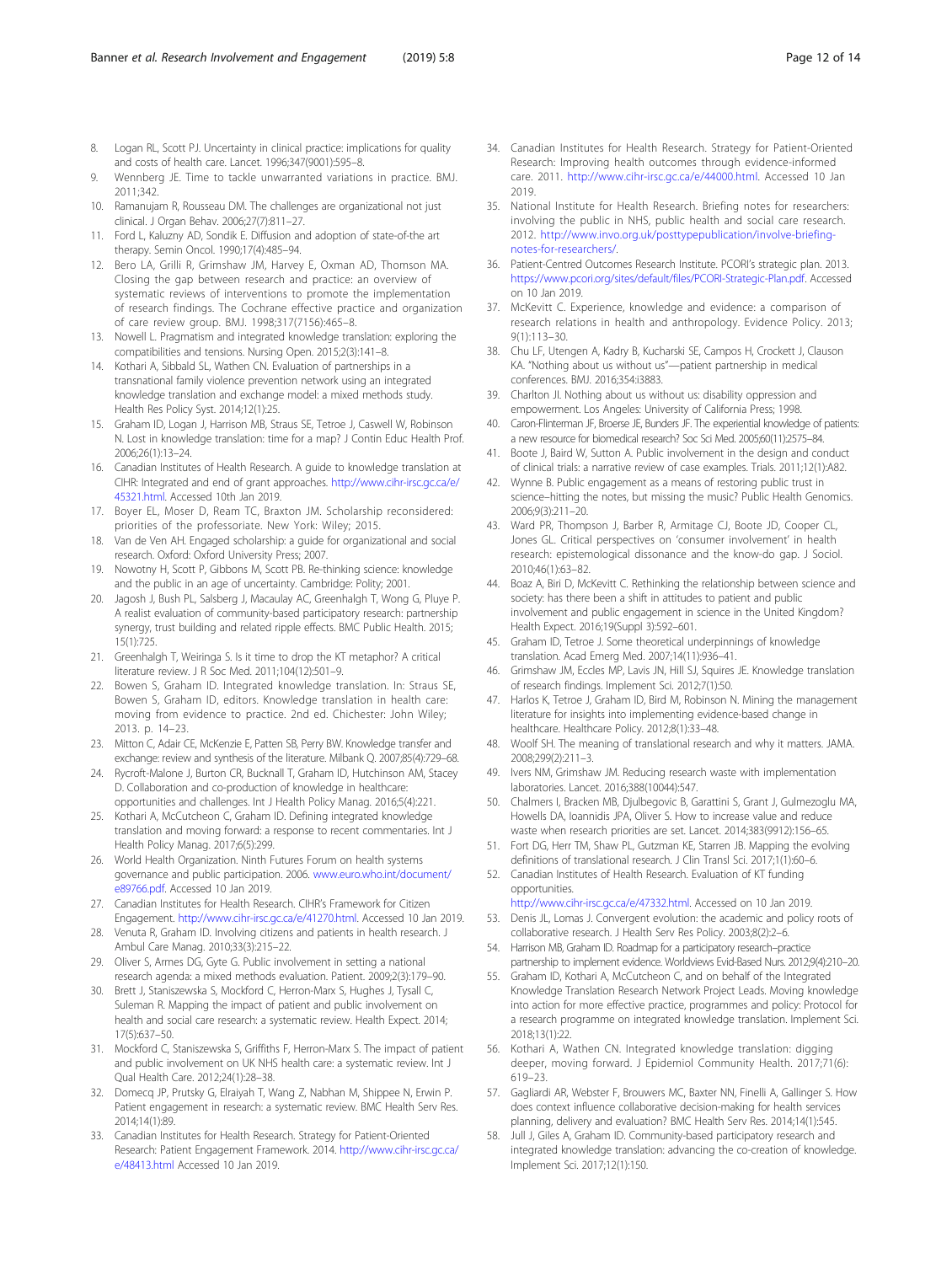- <span id="page-12-0"></span>59. Lapaige V. "Integrated knowledge translation" for globally oriented public health practitioners and scientists: framing together a sustainable transfrontier knowledge translation vision. J Multidiscip Healthc. 2010;3:33.
- 60. McGrath PJ, Lingley-Pottie P, Emberly DJ, Thurston C, McLean C. Integrated knowledge translation in mental health: family help as an example. J Can Acad Child Adolesc Psychiatry. 2009;18(1):30.
- 61. Khodyakov D, Sharif MZ, Dixon EL, Mendel P, Chung B, Linkski B, Jones JB. An implementation evaluation of the community engagement and planning intervention in the CPIC depression care improvement trial. Community Ment Health J. 2014;50(3):312–24.
- 62. Murnaghan D, Laurence C, Munro-Bernard M. (2013). Engaging student voices in discussions on youth health knowledge exchange. In CU Expo: University of Prince Edward Island. [https://epress.lib.uts.edu.au/journals/](https://epress.lib.uts.edu.au/journals/index.php/ijcre/article/view/3400/4695) [index.php/ijcre/article/view/3400/4695](https://epress.lib.uts.edu.au/journals/index.php/ijcre/article/view/3400/4695).
- 63. Kothari A, Wathen CN. A critical second look at integrated knowledge translation. Health Policy. 2013;109(2):187–91.
- 64. Gagliardi AR, Kothari A, Graham ID. Research agenda for integrated knowledge translation (IKT) in healthcare: what we know and do not yet know. J Epidemiol Community Health. 2017;71(2):105–6.
- 65. Gagliardi AR, Berta W, Kothari A, Boyko J, Urquhart R. Integrated knowledge translation (IKT) in health care: a scoping review. Implement Sci. 2015;11(1):38.
- 66. Zwarenstein M, Reeves S. Knowledge translation and interprofessional collaboration: where the rubber of evidence-based care hits the road of teamwork. J Contin Educ Health Prof. 2006;26(1):46–54.
- 67. Banner D, Janke F, King-Shier K. The importance of collaborative partnerships: making evidence base practice happen in real world contexts. In: Lipscomb M, editor. Exploring evidence-based practice: debates and challenges in nursing. Abingdon: Routledge; 2016. p. 11–28.
- 68. McLean RK, Graham ID, Bosompra K, Choudhry Y, Coen SE, MacLeod M, Tetroe JM. Understanding the performance and impact of public knowledge translation funding interventions: protocol for an evaluation of Canadian Institutes of Health Research knowledge translation funding programs. Implement Sci. 2012;7(1):57.
- 69. Harrison MB, Graham ID, Lorimer K, Friedberg E, Pierscianowski T, Brandys T. Leg-ulcer care in the community, before and after implementation of an evidence-based service. Can Med Assoc J. 2005;172(11):1447–52.
- 70. Gagliardi AR, Dobrow MJ. Identifying the conditions needed for integrated knowledge translation (IKT) in health care organizations: qualitative interviews with researchers and research users. BMC Health Serv Res. 2016;16(1):256.
- 71. Cooke J, Langley J, Wolstenholme D, Hampshaw S. Seeing" the difference: the importance of visibility and action as a mark of" authenticity" in co-production: comment on" collaboration and co-production of knowledge in healthcare: opportunities and challenges. Int J Health Policy Manag. 2017;6(6):345.
- 72. Greenhalgh T, Jackson C, Shaw S, Janamian T. Achieving research impact through co-creation in community-based health services: literature review and case study. Milbank Q. 2016;94(2):392–429.
- 73. Barbot J. How to build an "active" patient? The work of AIDS associations in France. Soc Sci Med. 2006;62(3):538–51.
- 74. de Wit MPT, Kvien TK, Gossec L. Patient participation as an integral part of patient-reported outcomes development ensures the representation of the patient voice: a case study from the field of rheumatology. RMD Open. 2015;1(1):000129.
- 75. Kielmann K, Cataldo F. Tracking the rise of the "expert patient" in evolving paradigms of HIV care. AIDS Care. 2010;22(Suppl 1):21–8.
- 76. Kirwan JR, Newman S, Tugwell PS, Wells GA, Hewlett S, Idzera L, Nicklin J. Progress on incorporating the patient perspective in outcome assessment in rheumatology and the emergence of life impact measures at OMERACT 9. J Rheumatol. 2009;36(9):2071–6.
- 77. Stamm TA, Nell V, Mathis M, Coenen M, Aletaha D, Cieza A, Machold KP. Concepts important to patients with psoriatic arthritis are not adequately covered by standard measures of functioning. Arthritis Care Res. 2007:57(3):487-94.
- 78. Cutolo M, Kitas GD, van Riel PL. Burden of disease in treated rheumatoid arthritis patients: going beyond the joint. Semin Arthritis Rheum. 2014;43(4):479–88.
- 79. Gossec L, Paternotte S, Aanerud GJ, Balanescu A, Boumpas DT, Carmona L, Gogus F. Finalisation and validation of the rheumatoid arthritis impact of disease score, a patient-derived composite measure of impact of rheumatoid arthritis: a EULAR initiative. Ann Rheum Dis. 2011;70(6):935–42.
- 80. Kirwan JR, Ahlmén M, de Wit M, Heiberg T, Hehir M, Hewlett S, Richards P. Progress since OMERACT 6 on including patient perspective in rheumatoid arthritis outcome assessment. J Rheumatol. 2005;32(11):2246–9.
- 81. Ennis L, Wykes T. Impact of patient involvement in mental health research: longitudinal study. Br J Psychiatry. 2013;203(5):381–6.
- 82. Merkel PA, Manion M, Gopal-Srivastava R, Groft S, Jinnah HA, Robertson D, Krischer JP. The partnership of patient advocacy groups and clinical investigators in the rare diseases clinical research network. Orphanet J Rare Dis. 2016;11(1):66.
- Brett J, Staniszewska S, Mockford C, Herron-Marx S, Hughes J, Tysall C, Suleman R. A systematic review of the impact of patient and public involvement on service users, researchers and communities. The Patient-Patient-Centered Outcomes Research 2014;7(4):387–395.
- 84. Abelson J, Forest PG, Eyles J, Casebeer A, Mackean G, Effective public consultation project team. Will it make a difference if I show up and share? A citizens' perspective on improving public involvement processes for health system decision-making. J Health Serv Res Policy. 2004;9(4):205–12.
- 85. Greene J, Hibbard JH. Why does patient activation matter? An examination of the relationships between patient activation and health-related outcomes. J Gen Intern Med. 2012;27(5):520–6.
- 86. Shippee ND, Domecq Garces JP, Prutsky Lopez GJ, Wang Z, Elraiyah TA, Nabhan M, Brito JP, Boehmer K, Hasan R, Firwana B, Erwin PJ. Patient and service user engagement in research: a systematic review and synthesized framework. Health Expect. 2015;18(5):1151–66.
- 87. Bagley HJ, Short H, Harman NL, Hickey HR, Gamble CL, Woolfall K, Williamson PR. A patient and public involvement (PPI) toolkit for meaningful and flexible involvement in clinical trials–a work in progress. Res Involvement Engagement. 2016;2(1):15.
- 88. Concannon TW, Meissner P, Grunbaum JA, McElwee N, Guise JM, Santa J, Leslie LK. A new taxonomy for stakeholder engagement in patient-centered outcomes research. J Gen Intern Med. 2012;27(8): 985–91.
- 89. Arnstein SR. A ladder of citizen participation. J Am Inst Plann. 1969;35(4):216–24.
- 90. Rowe G, Frewer LJ. A typology of public engagement mechanisms. Sci Technol Human Values. 2005;30(2):251–90.
- 91. Forbat L, Hubbard G, Kearney N. Patient and public involvement: models and muddles. J Clin Nurs. 2009;18(18):2547–54.
- 92. International Association for Public Participation. IAP2 Spectrum. [http://](http://iap2canada.ca/Resources/Documents/0702-Foundations-Spectrum-MW-rev2%20(1).pdf) [iap2canada.ca/Resources/Documents/0702-Foundations-Spectrum-MW](http://iap2canada.ca/Resources/Documents/0702-Foundations-Spectrum-MW-rev2%20(1).pdf)[rev2%20\(1\).pdf.](http://iap2canada.ca/Resources/Documents/0702-Foundations-Spectrum-MW-rev2%20(1).pdf) Accessed 10 Jan 2019.
- 93. Carman KL, Dardess P, Maurer M, Sofaer S, Adams K, Bechtel C, Sweeney J. Patient and family engagement: a framework for understanding the elements and developing interventions and policies. Health Aff. 2013;32(2): 223–31.
- 94. Karazivan P, Dumez V, Flora L, Pomey MP, Del Grande C, Ghadiri DP, et al. The patient-as-partner approach in health care: A conceptual framework for a necessary transition. Acad Med. 2015;90(4):437–41.
- 95. Johnson DS, Bush MT, Brandzel S, Wernli KJ. The patient voice in research—evolution of a role. Res Involvement Engagement. 2016;2(1):6.
- 96. Staniszewska S, Adebajo A, Barber R, Beresford P, Brady LM, Brett J, et al. Developing the evidence base of patient and public involvement in health and social care research: The case for measuring impact. Int J Consum Stud. 2011; 35(6):628–32.
- 97. Barber R, Beresford P, Boote J, Cooper C, Faulkner A. Evaluating the impact of service user involvement on research: a prospective case study. Int J Consum Stud. 2011;35(6):609–15.
- 98. Ocloo J, Matthews R. From tokenism to empowerment: progressing patient and public involvement in healthcare improvement. BMJ Qual Saf. 2016; 25(8):626–32.
- 99. Barello S, Graffigna G, Vegni E. Patient engagement as an emerging challenge for healthcare services: mapping the literature. Nursing Res Practice. 2012; [https://doi.org/10.1155/2012/905934.](https://doi.org/10.1155/2012/905934)
- 100. Crocker JC, Boylan AM, Bostock J, Locock L. Is it worth it? Patient and public views on the impact of their involvement in health research and its assessment: a UK-based qualitative interview study. Health Expect. 2017;20(3):519–28.
- 101. Boivin A, Richards T, Forsythe L, Grégoire A, L'Espérance A, Abelson J, Carman KL. Evaluating patient and public involvement in research. Br Med J. 2018;363:k5147.
- 102. Lough S. Need to define patient engagement in research. CMAJ. 2015; 18(12):E385–6.
- 103. Gallivan J, Kovacs Burns K, Bellows M, Eigenseher C. The many faces of patient engagement. J Participatory Med. 2012;4:e32.
- 104. Wallerstein N. Commentary: challenges for the field in overcoming disparities through a CBPR approach. Ethn Dis. 2006;16(1):S1.